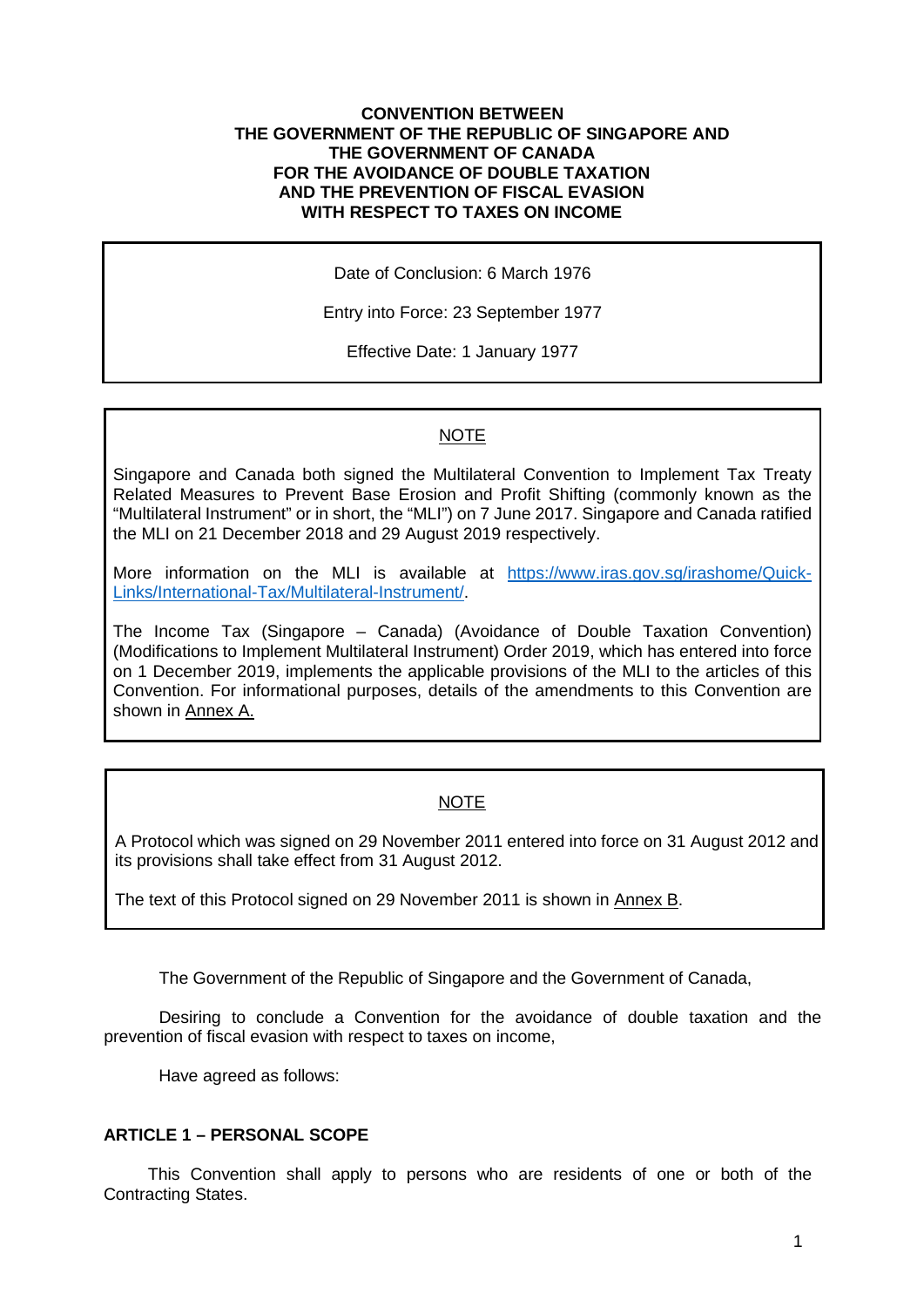# **ARTICLE 2 – TAXES COVERED**

1. This Convention shall apply to taxes on income imposed on behalf of each Contracting State, irrespective of the manner in which they are levied.

2. There shall be regarded as taxes on income all taxes imposed on total income or on elements of income, including taxes on gains from the alienation of movable or immovable property as well as taxes on capital appreciation.

3. The existing taxes to which the Convention shall apply are, in particular:

(a) in the case of Canada:

the income taxes imposed by the Government of Canada

(hereinafter referred to as "Canadian tax");

(b) in the case of Singapore: the income tax

(hereinafter referred to as "Singapore tax").

4. The Convention shall apply also to any identical or substantially similar taxes which are imposed after the date of signature of this Convention in addition to, or in place of, the existing taxes. The Contracting States shall notify each other of any significant changes which have been made to their respective taxation laws.

#### **ARTICLE 3 – GENERAL DEFINITIONS**

- 1. In this Convention, unless the context otherwise requires:
	- (a) the term "Canada" used in a geographical sense means the territory of Canada, including any area outside the territorial waters of Canada which under the laws of Canada is an area within which the rights of Canada with respect to the seabed and subsoil and their natural resources may be exercised;
	- (b) the term "Singapore" means the Republic of Singapore;
	- (c) the terms "a Contracting State" and " the other Contracting State" mean, as the context requires, Canada or Singapore;
	- (d) the term "person" includes an individual, a company, a partnership, an estate, a trust and any other body of persons which is treated as an entity for tax purposes;
	- (e) the term "company" means any body corporate or any other entity which is treated as a body corporate for tax purposes; in French, the term "société" also means a "corporation" within the meaning of Canadian law;
	- (f) the terms "enterprise of a Contracting State" and "enterprise of the other Contracting State" mean respectively an enterprise carried on by a resident of a Contracting State and an enterprise carried on by a resident of the other Contracting State;
	- (g) the term "competent authority" means in the case of Canada, the Minister of National Revenue or his authorized representative, and in the case of Singapore,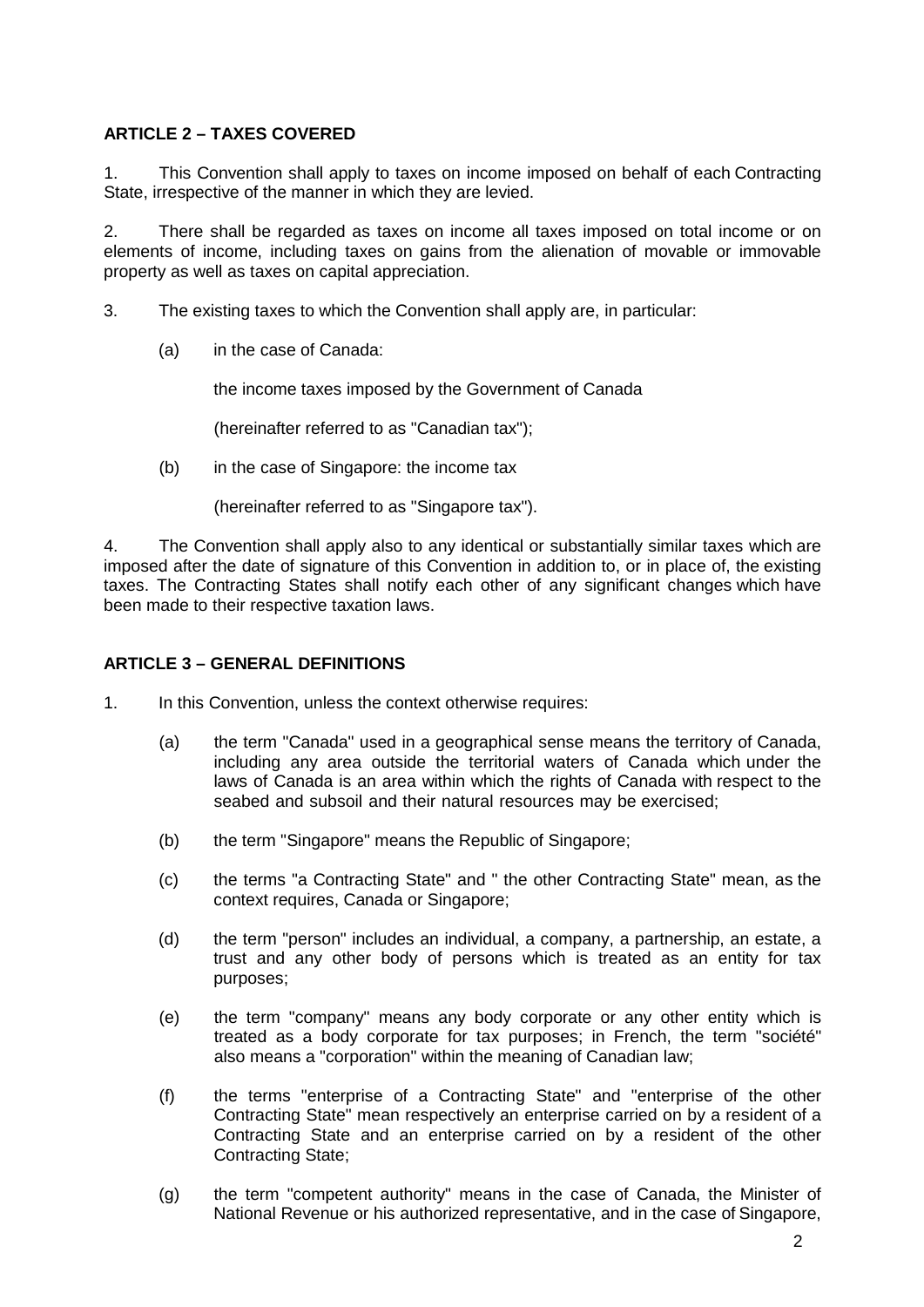the Minister for Finance or his authorized representative;

- (h) the term "tax" means Canadian tax or Singapore tax as the context requires;
- (i) the term "citizen" means:
	- (i) any individual possessing the citizenship of a Contracting State;
	- (ii) any legal person, partnership and association deriving its status as such from the law in force in a Contracting State.

2. As regards the application of the Convention by a Contracting State any term not otherwise defined shall, unless the context otherwise requires, have the meaning which it has under the laws of the Contracting State relating to the taxes which are the subject of the **Convention** 

# **ARTICLE 4 – FISCAL DOMICILE**

1. For the purposes of this Convention, the term "resident of a Contracting State" means any person who, under the law of the State, is liable to taxation therein by reason of his residence, place of management or any other criterion of a similar nature. It also includes a partnership, an estate or a trust but only to the extent that the income derived by such person is subject to tax in a Contracting State as the income of a person resident in that State.

2. Where by reason of the provisions of paragraph 1 an individual is a resident of both Contracting States, his status shall be determined in accordance with the following rules:

- (a) he shall be deemed to be a resident of the Contracting State in which he has a permanent home available to him. If he has a permanent home available to him in both Contracting States, he shall be deemed to be a resident of the Contracting State with which his personal and economic relations are closest (hereinafter referred to as his "centre of vital interests");
- (b) if the Contracting State in which he has his centre of vital interests cannot be determined or if he has not a permanent home available to him in either Contracting State, he shall be deemed to be a resident of the Contracting State in which he has an habitual abode;
- (c) if he has an habitual abode in both Contracting States or in neither of them, the competent authorities of the Contracting States shall settle the question by mutual agreement.

3. Where by reason of the provisions of paragraph 1 a person other than an individual is a resident of both Contracting States, the competent authorities of the Contracting States shall by mutual agreement endeavour to settle the question and to determine the mode of application of the Convention to such person.

#### **ARTICLE 5 – PERMANENT ESTABLISHMENT**

1. For the purposes of this Convention, the term "permanent establishment" means a fixed place of business in which the business of the enterprise is wholly or partly carried on.

- 2. The term "permanent establishment" shall include especially:
	- (a) a place of management;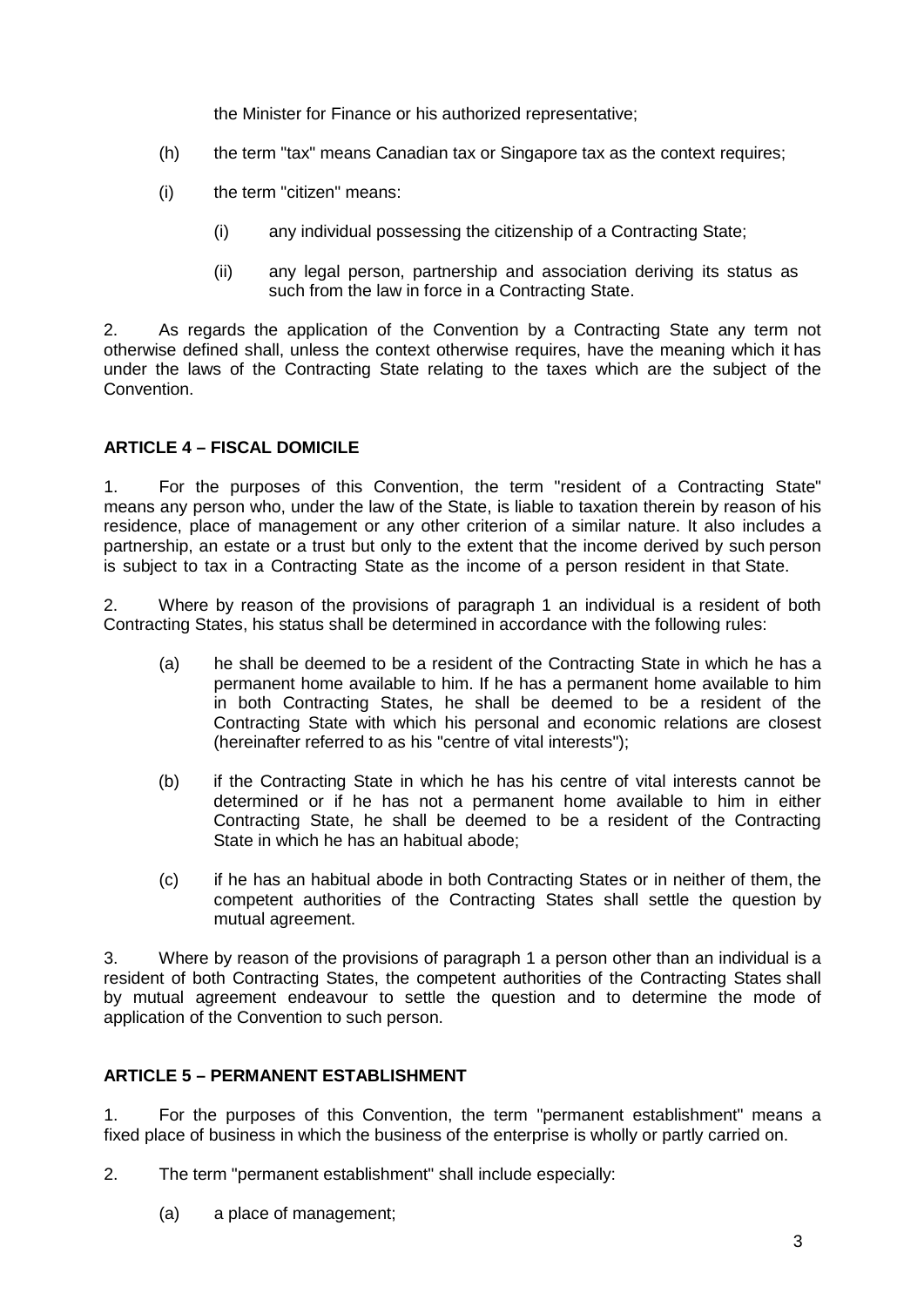- (b) a branch;
- (c) an office;
- (d) a factory;
- (e) a workshop;
- (f) a mine, quarry or other place of extraction of natural resources;
- (g) a farm or plantation;
- (h) a building site or construction or assembly project which exists for more than six months.
- 3. The term "permanent establishment" shall not be deemed to include:
	- (a) the use of facilities solely for the purpose of storage, display or delivery of goods or merchandise belonging to the enterprise;
	- (b) the maintenance of a stock of goods or merchandise belonging to the enterprise solely for the purpose of storage, display or delivery;
	- (c) the maintenance of a stock of goods or merchandise belonging to the enterprise solely for the purpose of processing by another enterprise;
	- (d) the maintenance of a fixed place of business solely for the purpose of purchasing goods or merchandise, or for collecting information, for the enterprise;
	- (e) the maintenance of a fixed place of business solely for the purpose of advertising, for the supply of information, for scientific research, or for similar activities which have a preparatory or auxiliary character, for the enterprise.

4. An enterprise of a Contracting State shall be deemed to have a permanent establishment in the other Contracting State if it carries on supervisory activities in that other Contracting State for more than six months in connection with a building site, construction, installation or assembly project which is being undertaken in that other Contracting State.

5. A person - other than an agent of an independent status to whom paragraph 6 applies - acting in a Contracting State on behalf of an enterprise of the other Contracting State shall be deemed to be a permanent establishment in the first-mentioned Contracting State if:

- (a) he has, and habitually exercises in that first-mentioned Contracting State, an authority to conclude contracts in the name of the enterprise, unless his activities are limited to the purchase of goods or merchandise for the enterprise; or
- (b) he maintains in the first-mentioned Contracting State a stock of goods or merchandise belonging to the enterprise from which he regularly fills orders on behalf of the enterprise.

6. An enterprise of a Contracting State shall not be deemed to have a permanent establishment in the other Contracting State merely because it carries on business in that other State through a broker, general commission agent or any other agent of an independent status, where such persons are acting in the ordinary course of their business.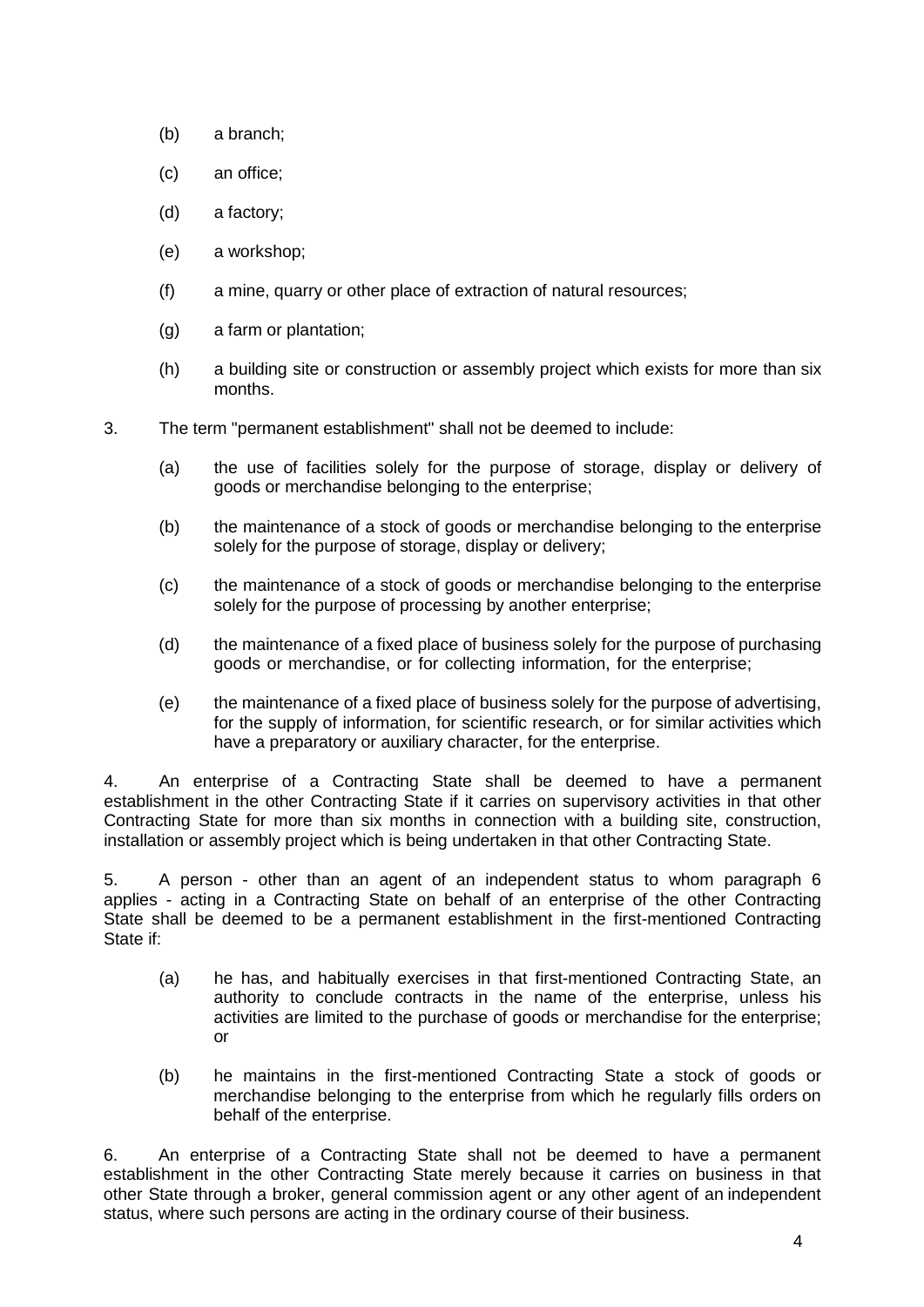7. The fact that a company which is a resident of a Contracting State controls or is controlled by a company which is a resident of the other Contracting State, or which carries on business in that other State (whether through a permanent establishment or otherwise), shall not of itself constitute either company a permanent establishment of the other.

# **ARTICLE 6 – INCOME FROM IMMOVABLE PROPERTY**

1. Income from immovable property including income from agriculture or forestry may be taxed in the Contracting State in which such property is situated.

2. The term "immovable property" shall be defined in accordance with the law of the Contracting State in which the property in question is situated. The term shall in any case include property accessory to immovable property, livestock and equipment used in agriculture and forestry, rights to which the provisions of general law respecting landed property apply, usufruct of immovable property and rights to variable or fixed payments as consideration for the working of, or the right to work, mineral deposits, sources and other natural resources; ships and aircraft shall not be regarded as immovable property.

3. The provisions of paragraph 1 shall also apply to income derived from the direct use, letting, or use in any other form of immovable property and to profits from the alienation of such property.

4. The provisions of paragraphs 1 and 3 shall also apply to the income from immovable property of an enterprise and to income from immovable property used for the performance of professional services.

# **ARTICLE 7 – BUSINESS PROFITS**

1. The profits of an enterprise of a Contracting State shall be taxable only in that State unless the enterprise carries on or has carried on business in the other Contracting State through a permanent establishment situated therein. If the enterprise carries on or has carried on business as aforesaid, the profits of the enterprise may be taxed in the other State but only so much of them as is attributable to that permanent establishment.

2. Subject to the provisions of paragraph 3, where an enterprise of a Contracting State carries on or has carried on business in the other Contracting State through a permanent establishment situated therein, there shall be attributed to that permanent establishment profits which it might be expected to make if it were a distinct and separate enterprise engaged in the same or similar activities under the same or similar conditions and dealing wholly independently with the enterprise of which it is a permanent establishment.

3. In the determination of the profits of a permanent establishment, there shall be allowed those deductible expenses, including executive and general administrative expenses, which are incurred for the purposes of the permanent establishment in so far as they are reasonably allocable to the permanent establishment, whether incurred in the State in which the permanent establishment is situated or elsewhere.

4. No profits shall be attributed to a permanent establishment by reason of the mere purchase by that permanent establishment of goods or merchandise for the enterprise.

5. Where profits include items of income which are dealt with separately in other Articles of this Convention, then the provisions of those Articles shall not be affected by the provisions of this Article.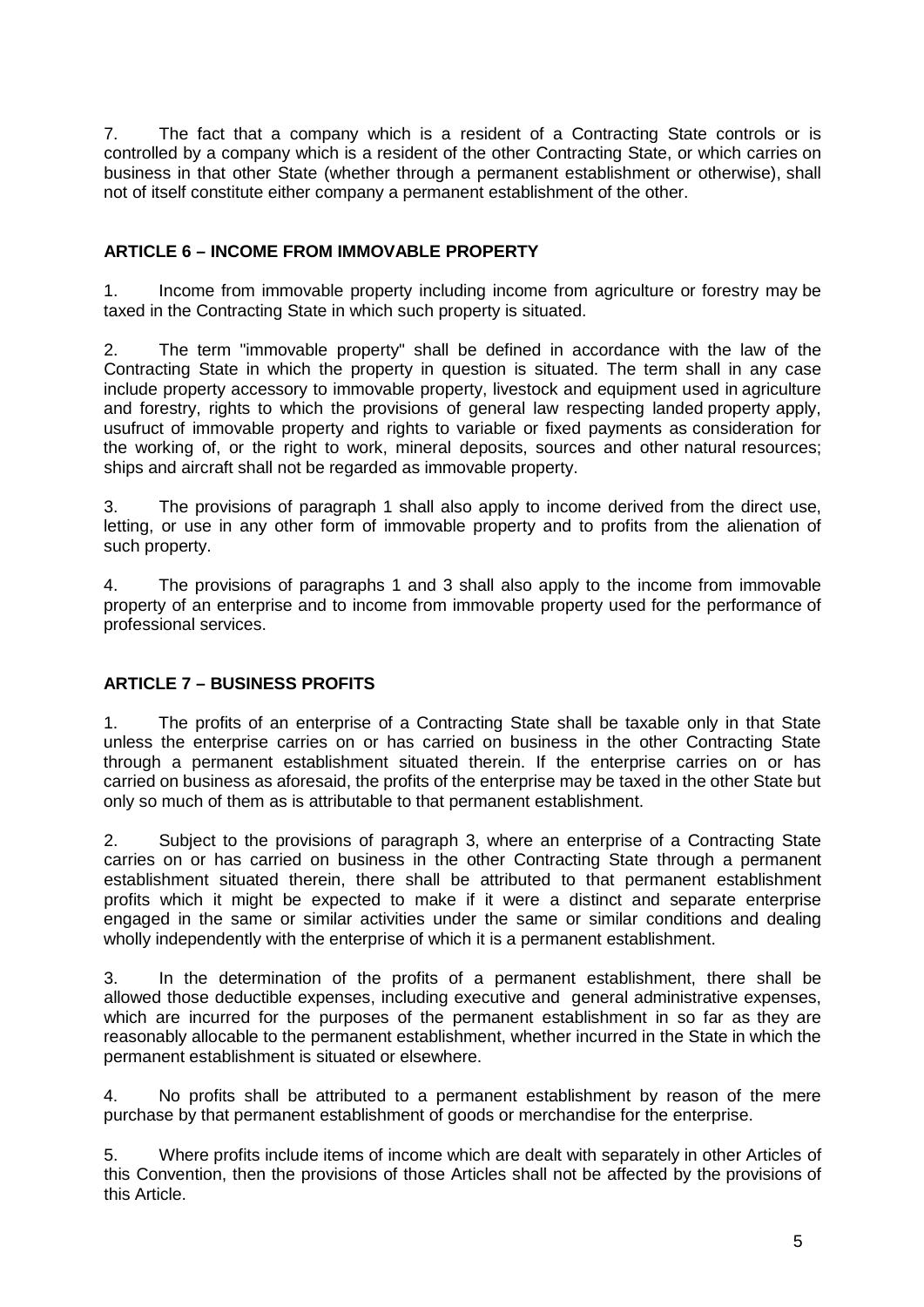# **ARTICLE 8 – SHIPPING AND AIR TRANSPORT**

1. Profits derived by an enterprise of a Contracting State from the operation of ships or aircraft in international traffic shall be taxable only in that State.

2. Notwithstanding the provisions of Article 7 or of paragraph 1 of this Article, profits derived from the operation of ships or aircraft used principally to transport goods or passengers exclusively between places in a Contracting State may be taxed in that State.

3. The provisions of this Article shall also apply to profits referred to in this Article derived by an enterprise of a Contracting State from its participation in a pool, a joint business or in an international operating agency.

# **ARTICLE 9 – ASSOCIATED ENTERPRISES**

Where -

- (a) an enterprise of a Contracting State participates directly or indirectly in the management, control or capital of an enterprise of the other Contracting State, or
- (b) the same persons participate directly or indirectly in the management, control or capital of an enterprise of a Contracting State and an enterprise of the other Contracting State,

and in either case conditions are made or imposed between the two enterprises in their commercial or financial relations which differ from those which would be made between independent enterprises, then any profits which would, but for those conditions, have accrued to one of the enterprises, but, by reason of those conditions, have not so accrued, may be included in the profits of that enterprise an taxed accordingly.

#### **ARTICLE 10 – DIVIDENDS**

1. Dividends paid by a company which is a resident of a Contracting State to a resident of the other Contracting State may be taxed in that other State.

2. However, such dividends may be taxed in the Contracting State of which the company paying the dividends is a resident, and according to the law of that State; but where the resident of the other Contracting State is the beneficial owner of the dividends, then, subject to the provisions of Article 21 of this Convention, the tax so charged shall not exceed 15 per cent of the gross amount of the dividends. The provisions of this paragraph shall not affect the taxation of the company on the profits out of which the dividends are paid.

3. Notwithstanding the provisions of paragraph 2, as long as Singapore does not impose a tax on dividends in addition to the tax chargeable on the profits or income of a company, dividends paid by a company which is a resident of Singapore to a resident of Canada shall be exempt from any tax in Singapore which may be chargeable on dividends in addition to the tax chargeable on the profits or income of the company. Provided that nothing in this paragraph shall affect the provisions of Singapore law under which the tax in respect of a dividend paid by a company which is a resident of Singapore from which Singapore tax has been, or has been deemed to be, deducted may be adjusted by reference to the rate of tax appropriate to the Singapore year of assessment immediately following that in which the dividend was paid.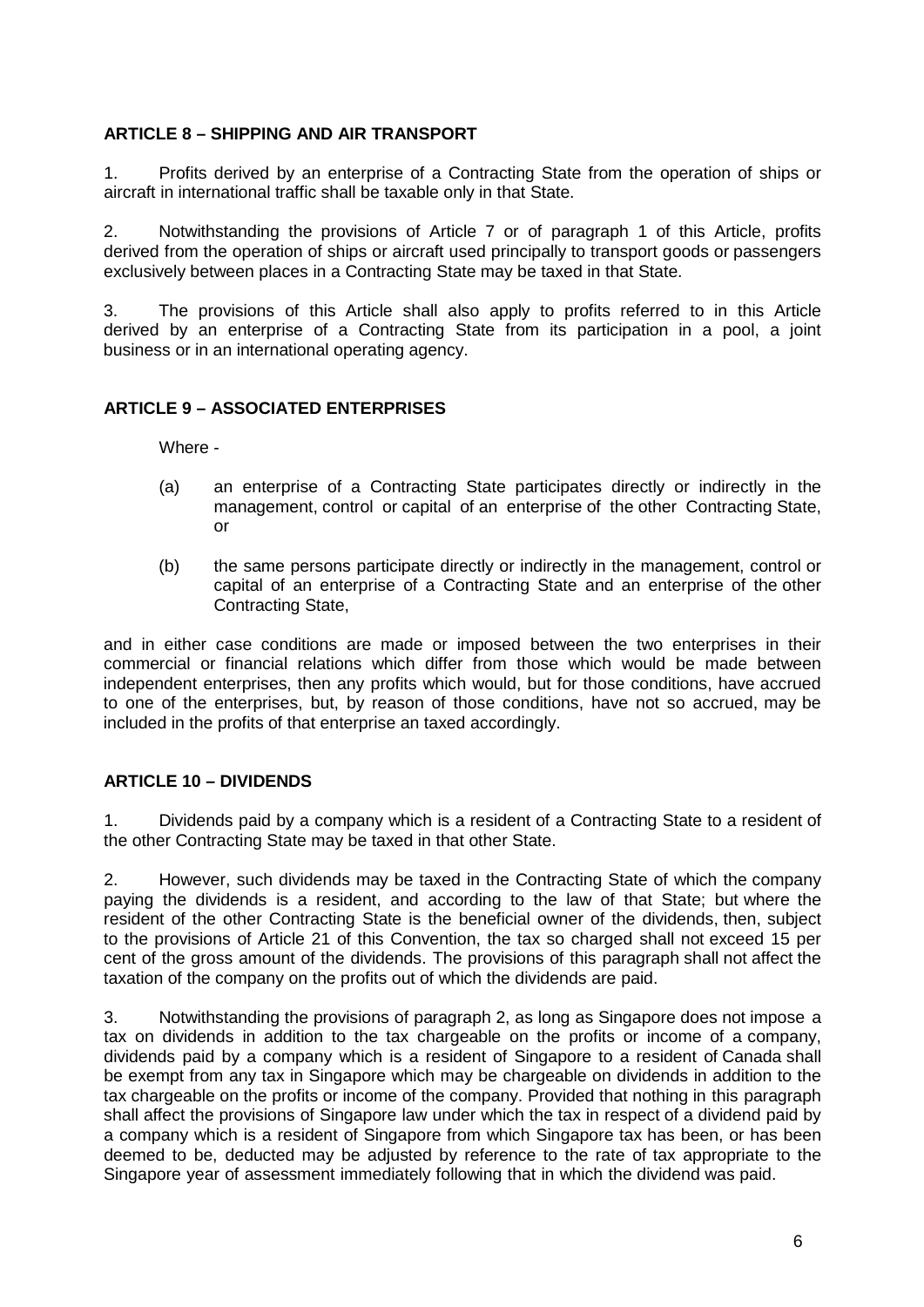4. The term "dividends" as used in this Article means income from shares, mining shares, founders' shares or other rights, not being debt-claims, participating in profits, as well as income assimilated to income from shares by the taxation law of the State of which the company making the distribution is a resident.

5. The provisions of paragraphs 2 and 3 shall not apply if the recipient of the dividends, being a resident of a Contracting State, carries on in the other Contracting State of which the company paying the dividends is a resident, a trade or business through a permanent establishment situated therein, and the holding by virtue of which the dividends are paid is effectively connected with such permanent establishment. In such a case, the provisions of Article 7 shall apply.

6. Where a company is a resident of only one Contracting State, the other Contracting State may not impose any tax on the dividends paid by the company to persons who are not residents of that other State, or subject the company to a tax on undistributed profits, even if the dividends paid or the undistributed profits consist wholly or partly of profits or income arising in such other State. The provisions of this paragraph shall not prevent that other State from taxing dividends relating to a holding which is effectively connected with a permanent establishment operated in that other State by a person who is not a resident of that other State.

7. Nothing in this Convention shall be construed as preventing Canada from imposing on the earnings of a company attributable to a permanent establishment in Canada, tax in addition to the tax which would be chargeable on the earnings of a company which is incorporated in Canada, provided that any additional tax so imposed shall not exceed 15 per cent of the amount of such earnings which have not been subjected to such additional tax in previous taxation years. For the purpose of this provision, the term "earnings" means the profits attributable to a permanent establishment in Canada in a year and previous years after deducting therefrom all taxes, other than the additional tax referred to herein, imposed on such profits in Canada.

8. For the purposes of this Convention dividends paid by a Malaysian company out of profits derived from sources in Singapore and deemed to be dividends from sources in Singapore in accordance with the Agreement for the Avoidance of Double Taxation with respect to taxes on income between the Government of the Republic of Singapore and the Government of Malaysia signed on the 26th day of December, 1968 shall be treated as dividends paid by a company which is a resident in Singapore.

#### **ARTICLE 11 – INTEREST**

1. Interest arising in a Contracting State and paid to a resident of the other Contracting State may be taxed in that other State.

2. However, such interest may be taxed in the Contracting State in which it arises, and according to the law of that State; but the tax so charged shall, provided that the interest is taxable in the other Contracting State, not exceed 15 per cent of the gross amount of the interest.

3. The term "interest" as used in this Article means income from debt-claims of every kind, whether or not secured by mortgage, and whether or not carrying a right to participate in the debtor's profits, and in particular, income from government securities and income from bonds or debentures, including premiums and prizes attaching to such securities, bonds or debentures, as well as income assimilated to income from money lent by the taxation law of the State in which the income arises. However, the term "interest" does not include income dealt with in Article 10.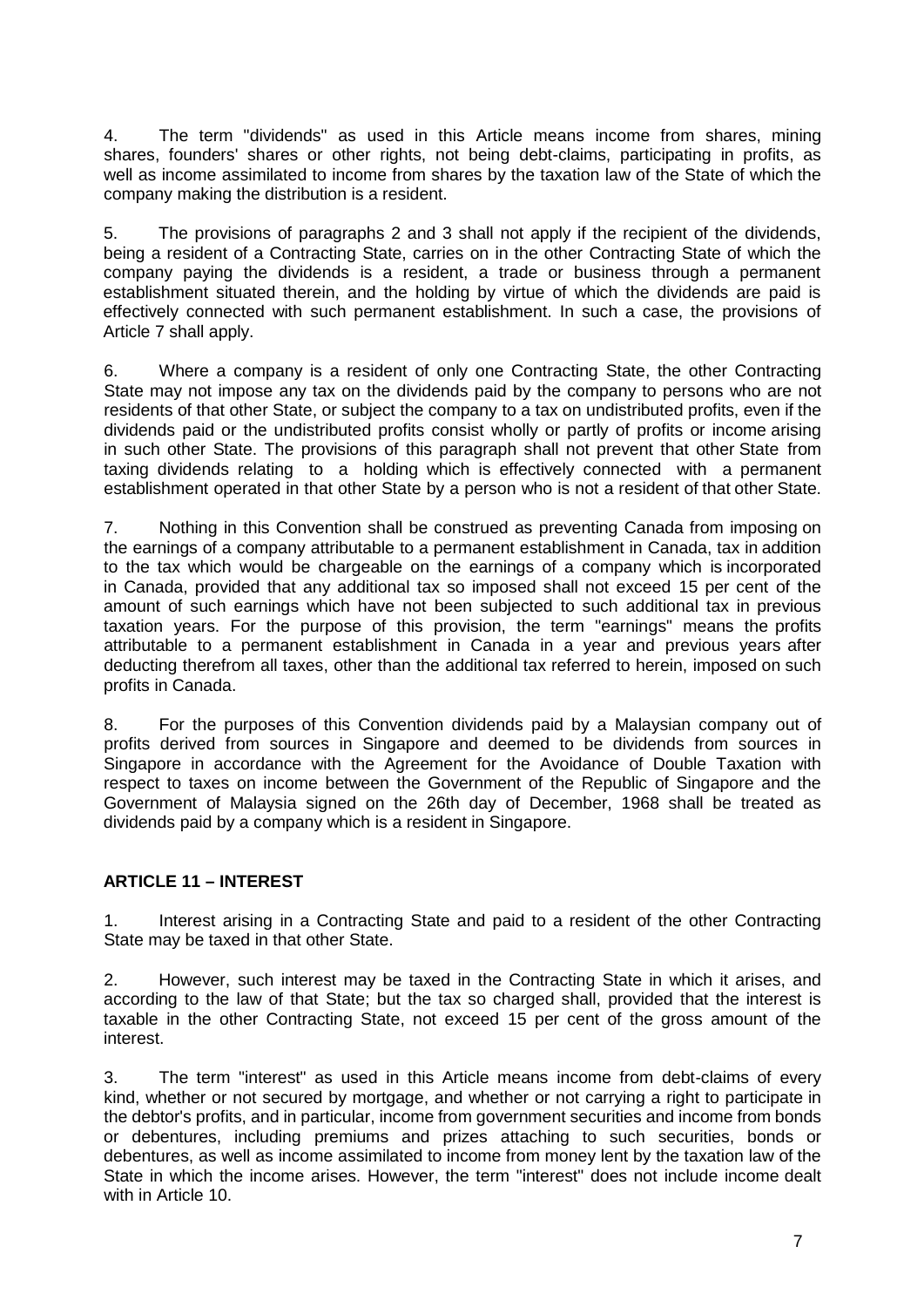4. The provisions of paragraph 2 shall not apply if the recipient of the interest, being a resident of a Contracting State, carries on in the other Contracting State in which the interest arises a trade or business through a permanent establishment situated therein and the debtclaim in respect of which the interest is paid is effectively connected with such permanent establishment. In such a case, the provisions of Article 7 shall apply.

5. Interest shall be deemed to arise in a Contracting State when the payer is that State itself, a political subdivision, a local authority or a resident of that State. Where, however, the person paying the interest, whether he is a resident of a Contracting State or not, has in a Contracting State a permanent establishment in connection with which the indebtedness on which the interest is paid was incurred, and such interest is borne by that permanent establishment, then such interest shall be deemed to arise in the Contracting State in which the permanent establishment is situated.

6. Where, owing to a special relationship between the payer and the recipient or between both of them and some other person, the amount of the interest paid, having regard to the debtclaim for which it is paid, exceeds the amount which would have been agreed upon by the payer and the recipient in the absence of such relationship, the provisions of this Article shall apply only to the last-mentioned amount. In that case, the excess part of the payments shall remain taxable according to the law of each Contracting State, due regard being had to the other provisions of this Convention.

7. Notwithstanding the provisions of paragraph 2, interest arising in Singapore and paid to the Export Development Corporation of Canada shall be exempt from tax in Singapore.

# **ARTICLE 12 – ROYALTIES**

1. Royalties arising in a Contracting State and paid to a resident of the other Contracting State may be taxed in that other State.

2. However, such royalties may be taxed in the Contracting State in which they arise, and according to the law of that State; but the tax so charged shall, provided that the royalties are taxable in the other Contracting State, not exceed 15 per cent of the gross amount of the royalties.

3. The term "royalties" as used in this Article means payments of any kind received as a consideration for the use of, or the right to use, any copy right of literary, artistic or scientific work including cinematograph films, any patent, trade mark, design or model, plan, secret formula or process, or for the use of, or the right to use, industrial, commercial, or scientific equipment, or for information concerning industrial, commercial or scientific experience.

4. The provisions of paragraph 2 shall not apply if the recipient of the royalties, being a resident of a Contracting State, carries on in the other Contracting State in which the royalties arise a trade or business through a permanent establishment situated therein and the right or property in respect of which the royalties are paid is effectively connected with such permanent establishment. In such a case, the provisions of Article 7 shall apply.

5. Royalties shall be deemed to arise in a Contracting State when the payer is that State itself, a political subdivision, a local authority or a resident of that State. Where, however, the person paying the royalties, whether he is a resident of a Contracting State or not, has in a Contracting State a permanent establishment in connection with which the obligation to pay the royalties was incurred, and those royalties are borne by that permanent establishment, then such royalties shall be deemed to arise in the Contracting State in which the permanent establishment is situated.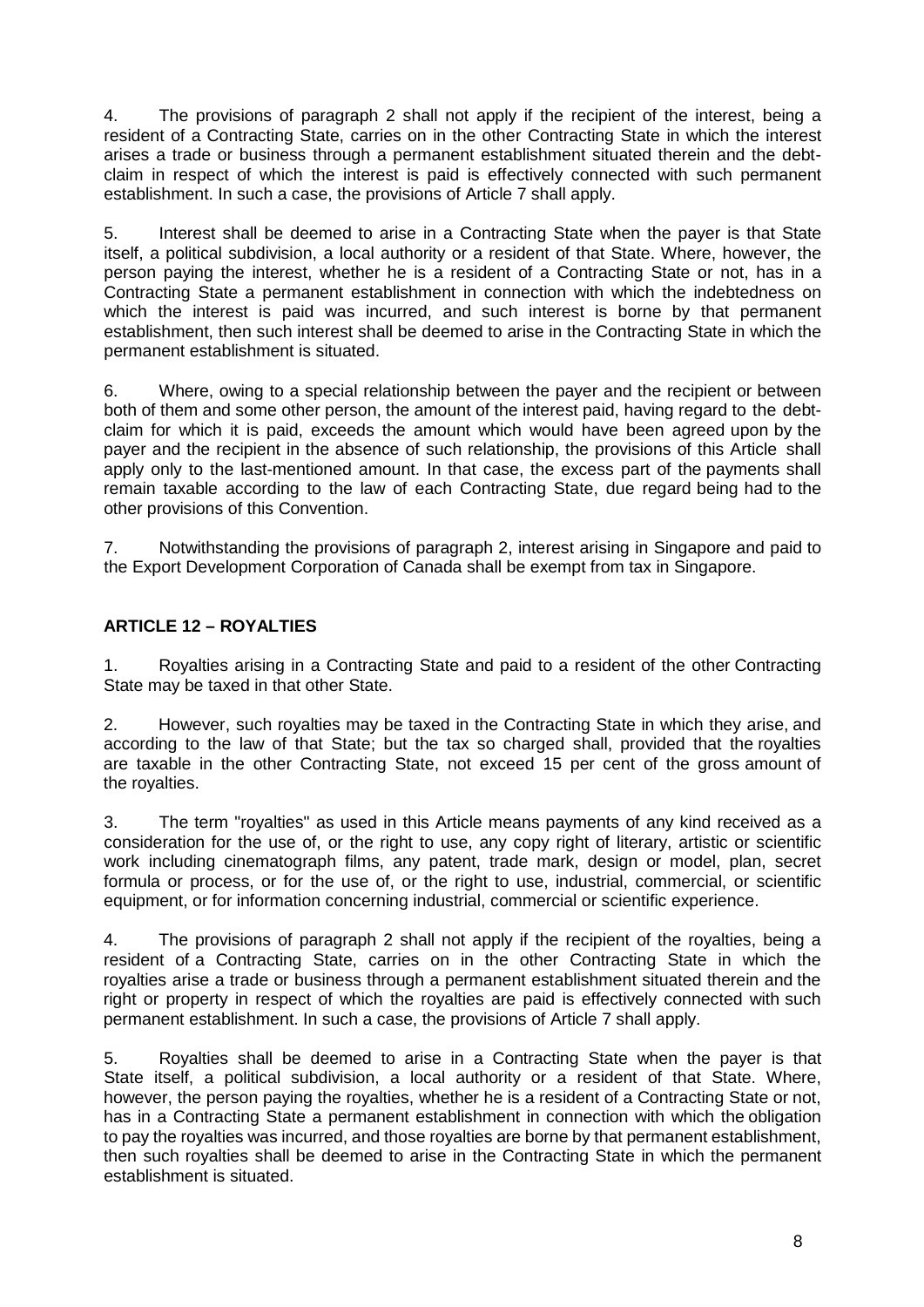6. Where, owing to a special relationship between the payer and the recipient or between both of them and some other person, the amount of the royalties paid, having regard to the use, right or information for which they are paid, exceeds the amount which would have been agreed upon by the payer and the recipient in the absence of such relationship, the provisions of this Article shall apply only to the last-mentioned amount. In that case, the excess part of the payments shall remain taxable according to the law of each Contracting State, due regard being had to the other provisions of this Convention.

# **ARTICLE 13 – GAINS FROM THE ALIENATION OF PROPERTY**

1. Gains from the alienation of immovable property, as defined in paragraph 2 of Article 6, may be taxed in the Contracting State in which such property is situated.

2. Gains from the alienation of movable property forming part of the business property of a permanent establishment which an enterprise of a Contracting State has in the other Contracting State or of movable property pertaining to a resident of a Contracting State in the other Contracting State for the purpose of performing professional services, including such gains from the alienation of such a permanent establishment (alone or together with the whole enterprise) may be taxed in the other State. However, gains from the alienation of ships and aircraft operated in international traffic and movable property pertaining to the operation of such ships or aircraft by an enterprise of a Contracting State shall be taxable only in that State.

3. Gains from the alienation of shares of a company, or of an interest in a partnership or a trust, the property of which consists principally of immovable property as defined in paragraph 2 of Article 6, may be taxed in the Contracting State in which such immovable property is situated.

4. Gains from the alienation of any property, other than those mentioned in paragraphs 1, 2 and 3, shall be taxable only in the Contracting State of which the alienator is a resident.

5. The provisions of paragraph 4 shall not affect the right of either of the Contracting States to levy, according to its domestic law, a tax on gains from the alienation of any property derived by an individual who is a resident of the other Contracting State and has been a resident of the first-mentioned State at any time during the six years immediately preceding the alienation of the property.

# **ARTICLE 14 – PERSONAL SERVICES**

1. Subject to the provisions of Article 15, 17 and 18, salaries, wages and other similar remuneration or income for personal (including professional) services derived by a resident of a Contracting State, shall be taxable only in that Contracting State, unless the services are performed in the other Contracting State. If the services are so performed, such remuneration or income as is derived there from may be taxed in that other Contracting State.

2. Notwithstanding the provisions of paragraph 1, remuneration or income derived by a resident of a Contracting State for personal (including professional) services performed in the other Contracting State shall be taxable only in the first-mentioned Contracting State if: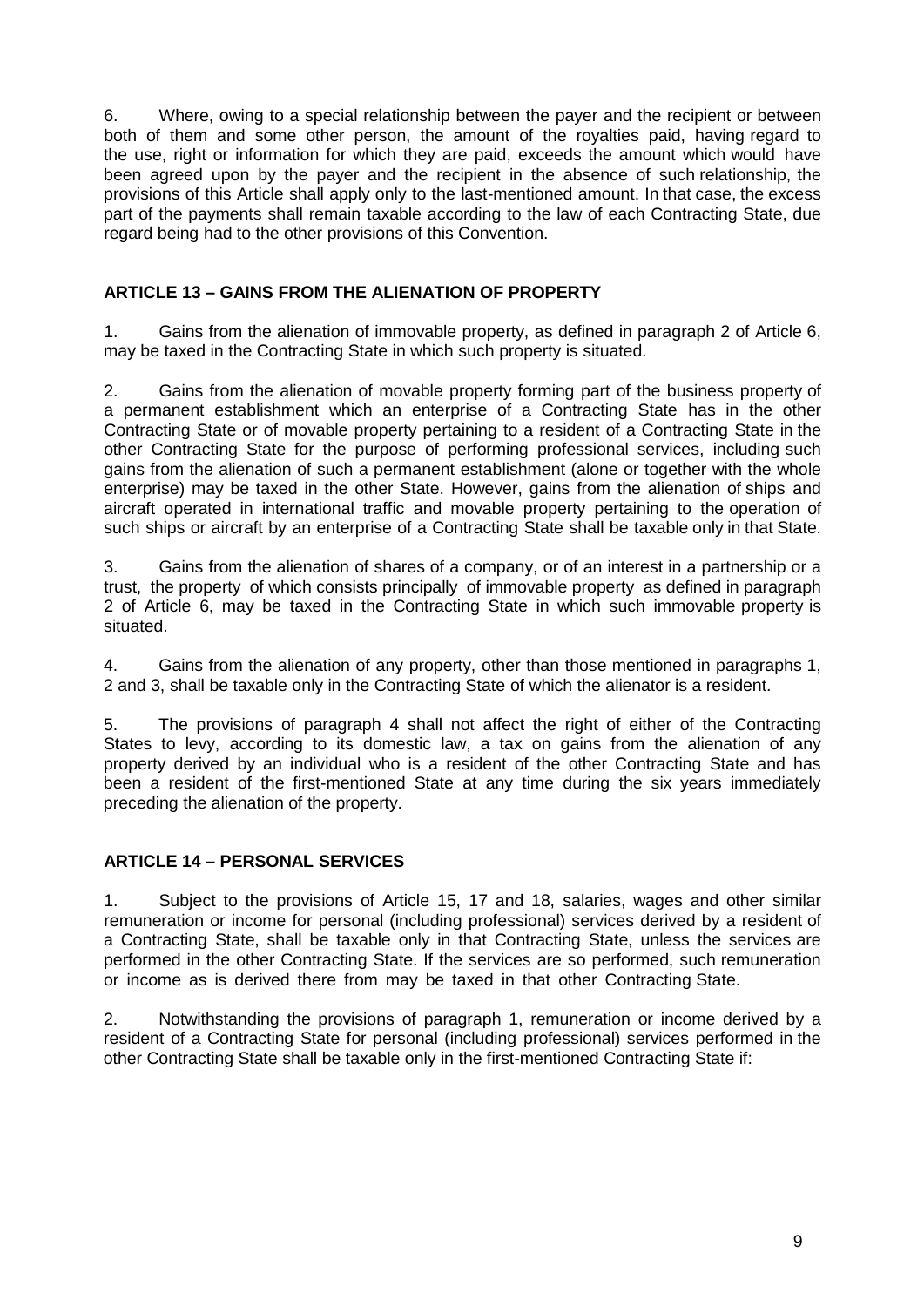- (a) the recipient is present in the other Contracting State for a period or periods not exceeding in the aggregate 183 days in the calendar year concerned; and
- (b) the remuneration or income is paid by, or on behalf of, a person who is a resident of the first-mentioned Contracting State; and
- (c) the remuneration or income is not borne directly or indirectly by a permanent establishment which that person has in the other Contracting State.

3. Notwithstanding the preceding provisions of this Article, remuneration derived by a resident of a Contracting State in respect of an employment exercised aboard a ship or aircraft in international traffic shall be exempt from tax in the other Contracting State.

# **ARTICLE 15 – DIRECTORS' FEES**

Directors' fees and similar payments derived by a resident of a Contracting State in his capacity as a member of the Board of directors or a similar organ of a company which is a resident of the other Contracting State, may be taxed in that other State.

#### **ARTICLE 16 – ARTISTES AND ATHLETES**

1. Notwithstanding the provisions of Article 14, income derived by entertainers, such as theatre, motion picture, radio or television artistes, and musicians, and by athletes, from their personal activities as such may be taxed in the Contracting State in which these activities are performed.

2. The provisions of paragraph 1 shall not apply to remuneration or profits, salaries, wages and similar income derived from activities performed in a Contracting State by entertainers and athletes if the visit to that Contracting State is substantially supported by public funds of the other Contracting State, including any political subdivision, local authority or statutory body thereof, nor to remuneration or profits, salaries, wages and similar income derived by entertainers and athletes in respect of services provided to a non-profit organization no part of the income of which was payable to, or was otherwise available for the personal benefit of, any proprietor, member or shareholder thereof.

3. Notwithstanding the provisions of Article 7, where the activities mentioned in paragraph 1 of this Article are provided in a Contracting State by an enterprise of the other Contracting State the profits derived from providing these activities by such an enterprise may be taxed in the first-mentioned Contracting State unless the enterprise is substantially supported from the public funds of the other Contracting State, including any political subdivision, local authority or statutory body thereof, in connection with the provision of such activities, or unless the enterprise is a non-profit organization referred to in paragraph 2.

#### **ARTICLE 17 – PENSIONS AND ANNUITIES**

State. Pensions and annuities arising in a Contracting State shall be taxable only in that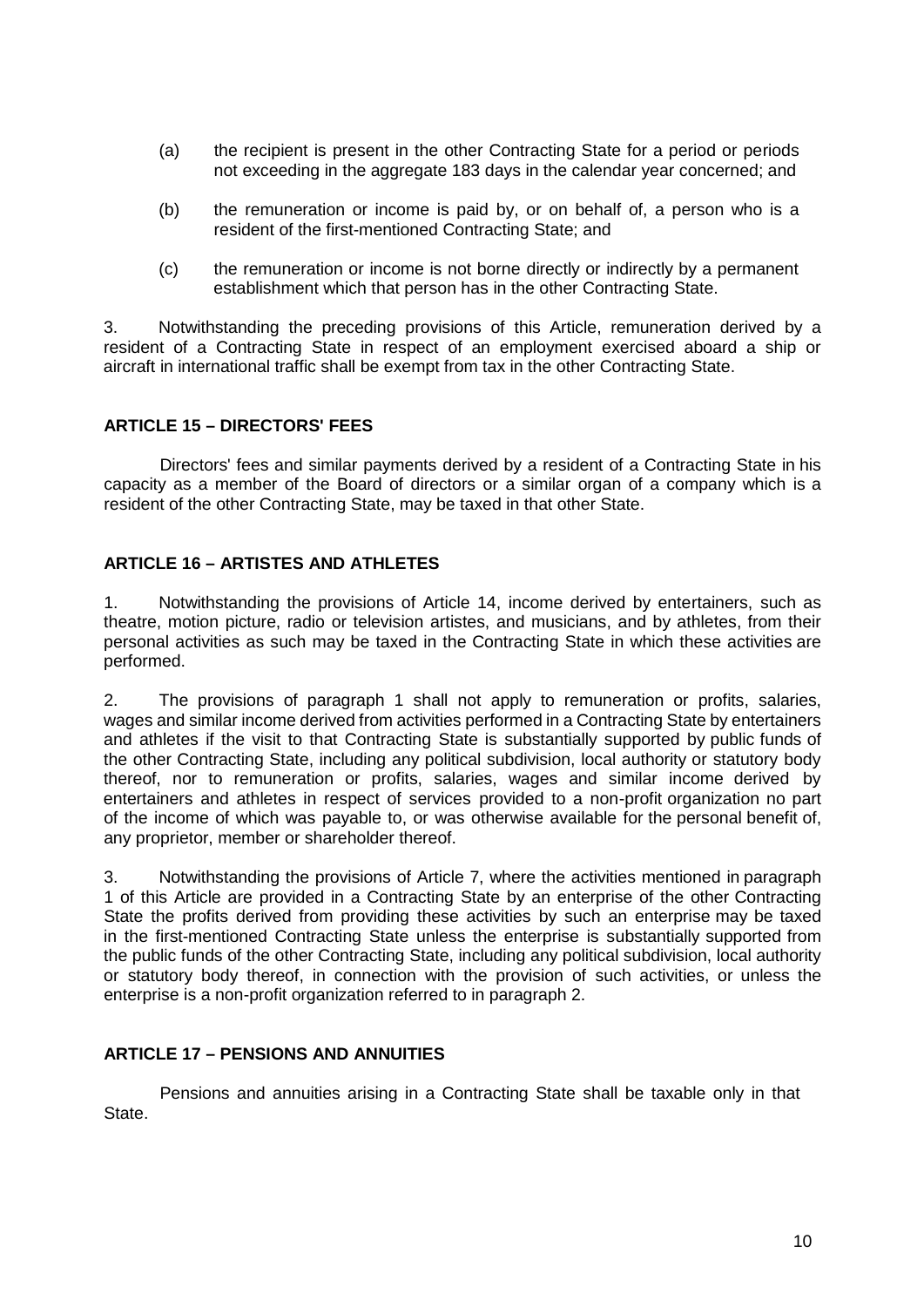# **ARTICLE 18 – GOVERNMENTAL FUNCTIONS**

- 1. (a) Remuneration, other than a pension, paid by a Contracting State or a political subdivision or local authority thereof to any individual in respect of services rendered to that State or political subdivision or local authority thereof in the discharge of functions of a governmental nature shall be taxable only in that State.
	- (b) However, such remuneration shall be taxable only in the Contracting State of which the recipient is a resident if the services are rendered in that State and the recipient did not become a resident of that State solely for the purpose of performing the services.

2. The provisions of paragraph 1 shall not apply to remuneration in respect of services rendered in connection with any trade or business carried on by one of the Contracting States or a political subdivision or a local authority thereof.

# **ARTICLE 19 – STUDENTS**

Payments which a student, apprentice or business trainee who is, or was immediately before visiting one of the Contracting States, a resident of the other Contracting State and who is present in the first-mentioned Contracting State solely for the purpose of his education or training, receives for the purpose of his maintenance, education or training shall not be taxed in that first-mentioned State, provided that such payments are made to him from sources outside that State.

#### **ARTICLE 20 – INCOME NOT EXPRESSLY MENTIONED**

1. Subject to the provisions of paragraph 2 of this Article, items of income of a resident of a Contracting State which are not expressly mentioned in the foregoing Articles of this Convention shall be taxable only in that Contracting State.

2. However, if such income is derived by a resident of a Contracting State from sources in the other Contracting State, such income may also be taxed in the State in which it arises, and according to the law of that State.

3. Notwithstanding the provisions of paragraph 2, in the case of alimony or maintenance payments and in the case of income of or from an estate or trust derived from sources in Canada by a resident of Singapore who is subject to tax in respect thereof, the tax charged in Canada shall not exceed 15 per cent of the gross amount of the payments or the income, as the case may be.

#### **ARTICLE 21 – LIMITATION OF RELIEF**

Where this Convention provides (with or without other conditions) that income from sources in a Contracting State shall be exempt from tax, or taxed at a reduced rate in that Contracting State and under the laws in force in the other Contracting State the said income is subject to tax by reference to the amount there of which is remitted to or received in that other Contracting State and not by reference to the full amount thereof, then the exemption or reduction of tax to be allowed under this Convention in the first-mentioned Contracting State shall apply to so much of the income as is remitted to or received in that other Contracting State.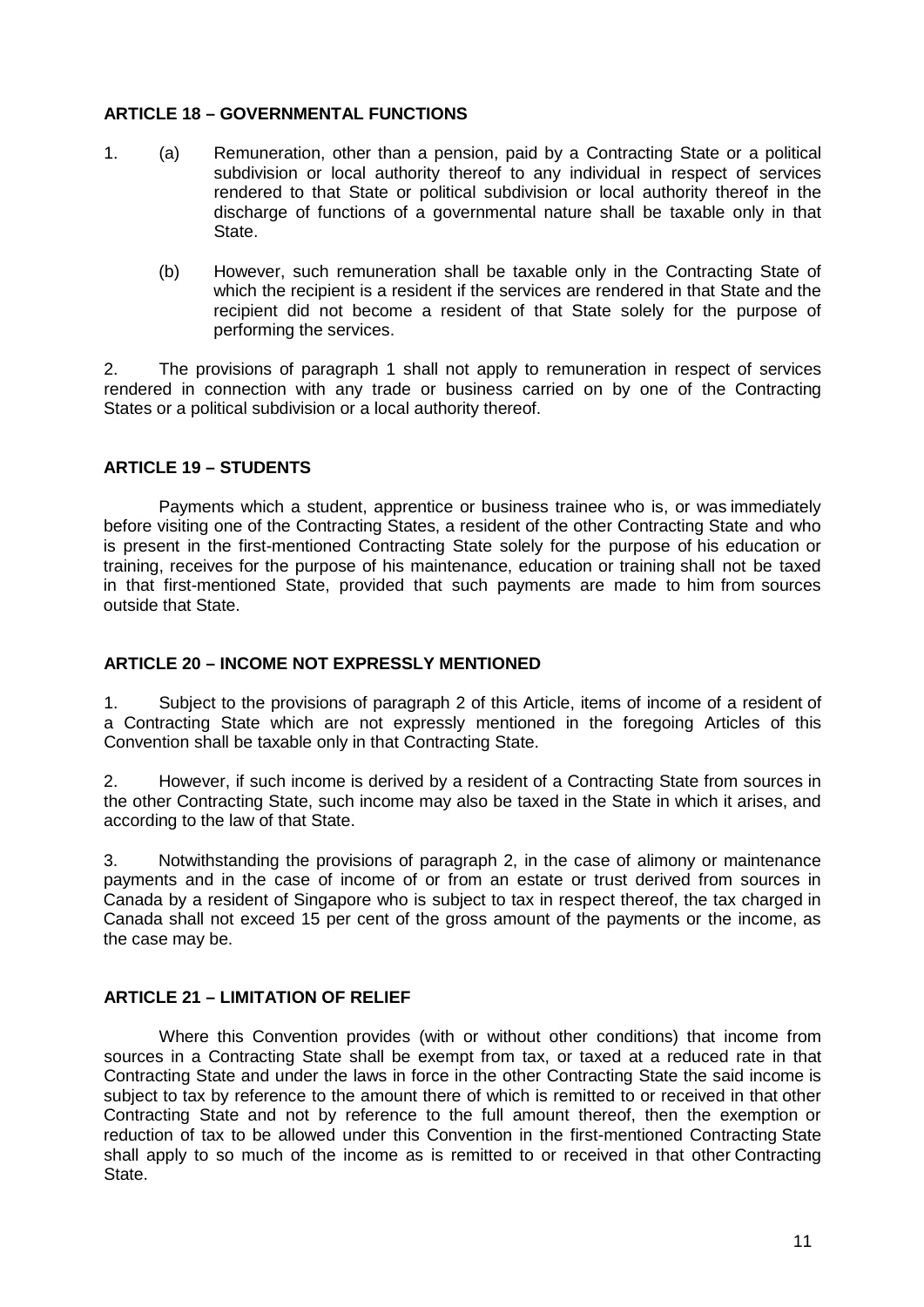# **ARTICLE 22 – ELIMINATION OF DOUBLE TAXATION**

1. The laws in force in either of the Contracting States shall continue to govern the taxation of income in the respective Contracting States except where express provisions to the contrary is made in this Convention. Where income is subject to tax in both Contracting States, relief from double taxation shall be given in accordance with the following paragraphs of this Article.

- 2. In the case of Canada, double taxation shall be avoided as follows:
	- (a) Subject to the existing provisions of the law of Canada regarding the allowance as a credit against Canadian tax of tax payable in any country other than Canada and to any subsequent modifications of those provisions - which shall not affect the general principle hereof - and unless a greater deduction or relief is provided under the laws of Canada, tax payable in Singapore on profits, income or gains arising in Singapore shall be allowed as a credit against Canadian tax payable in respect of such profits, income or gains.
	- (b) Subject to the existing provisions of the law of Canada regarding the determination of the exempt surplus of a foreign affiliate and to any subsequent modifications of those provisions -- which shall not affect the general principle hereof -- for the purpose of computing Canadian tax a company resident in Canada shall be allowed to deduct in computing its taxable income any dividend received by it out of the exempt surplus of a foreign affiliate resident in Singapore.

3. In the case of Singapore, subject to the existing provisions of the law of Singapore regarding the allowance as a credit against Singapore tax of tax payable in any country other than Singapore and to any subsequent modifications of those provisions - which shall not affect the general principle hereof - tax payable in Canada on profits, income or gains arising in Canada shall be allowed as a credit against Singapore tax payable in respect of such profits, income or gains.

4. For the purposes of paragraph 2 of this Article, tax payable in Singapore shall be deemed to include Singapore tax which would have been paid if the Singapore tax had not been exempted in accordance with the provisions of Part VI of the Economic Expansion Incentives (Relief from Income Tax) Act (1970 Edition) of Singapore, so far as they were in force on, and have not been modified since, the date of the signature of this Convention, or have been modified only in minor respects so as not to affect their general character.

# **ARTICLE 23 – NON-DISCRIMINATION**

1. The citizens of a Contracting State shall not be subjected in the other Contracting State to any taxation or any requirements connected therewith which are other or more burdensome than the taxation and connected requirements to which citizens of that other State in the same circumstances are or may be subjected.

2. The taxation on a permanent establishment which an enterprise of a Contracting State has in the other Contracting State shall not be less favourably levied in that other State than the taxation levied on enterprises of that other State carrying on the same activities.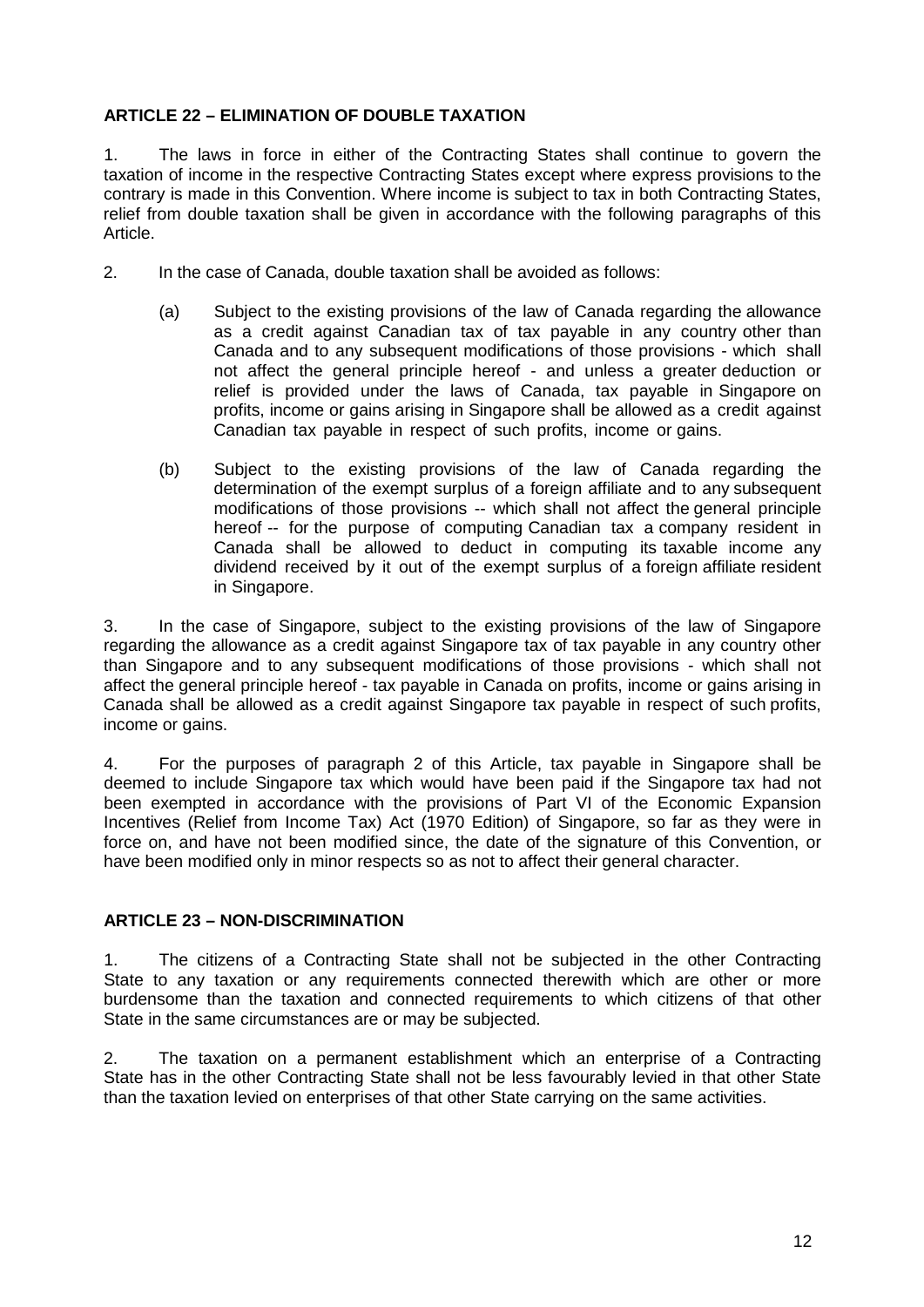- 3. Nothing in this Article shall be construed as obliging:
	- (a) a Contracting State to grant to residents of the other Contracting State any personal allowances, reliefs and reductions for tax purposes which it grants to its own residents;
	- (b) Singapore to grant to citizens of Canada not resident in Singapore those personal allowances, reliefs and reductions for tax purposes which are by law available on the date of signature of this Convention only to citizens of Singapore whether or not they are resident in Singapore.
- 4. In this Article, the term "taxation" means taxes which are the subject of this Convention.

# **ARTICLE 24 – MUTUAL AGREEMENT PROCEDURE**

1. Where a resident of a Contracting State considers that the actions of one or both of the Contracting States result or will result for him in taxation not in accordance with this Convention, he may, without prejudice to the remedies provided by the national laws of those States, address to the competent authority of the Contracting State of which he is a resident an application in writing stating the grounds for claiming the revision of such taxation. To be admissible, the said application must be submitted within two years from the first notification of the action which gives rise to taxation not in accordance with the Convention.

2. The competent authority referred to in paragraph 1 shall endeavour, if the objection appears to it to be justified and if it is not itself able to arrive at an appropriate solution, to resolve the case by mutual agreement with the competent authority of the other Contracting State, with a view to the avoidance of taxation not in accordance with the Convention.

3. The competent authorities of the Contracting States shall endeavour to resolve by mutual agreement any difficulties or doubts arising as to the interpretation or application of the Convention.

4. The competent authorities of the Contracting States may communicate with each other directly for the purpose of applying this Convention.

### **ARTICLE 25 – EXCHANGE OF INFORMATION**

1. The competent authorities of the Contracting States shall exchange such information as is necessary for the carrying out of this Convention and of the domestic laws of the Contracting States concerning taxes covered by this Convention insofar as the taxation thereunder is in accordance with this Convention. Any information so exchanged shall be treated as secret and shall not be disclosed to any persons or authorities other than those concerned with the assessment or collection of the taxes which are the subject of this Convention.

2. In no case shall the provisions of paragraph 1 be construed so as to impose on one of the Contracting States the obligation:

- (a) to carry out administrative measures at variance with the laws or the administrative practice of that or of the other Contracting State;
- (b) to supply particulars which are not obtainable under the laws or in the normal course of the administration of that or of the other Contracting State;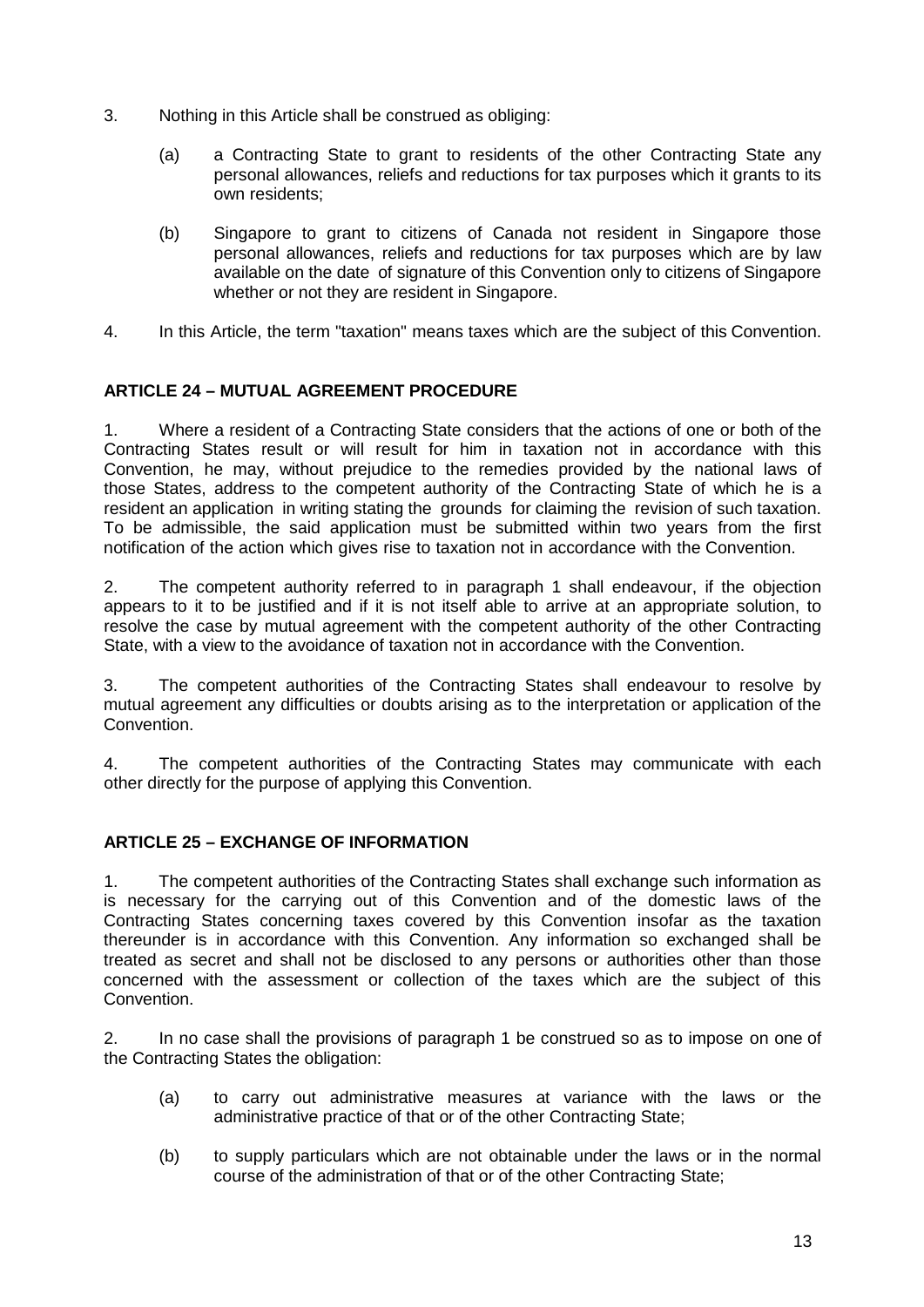(c) to supply information which would disclose any trade, business, industrial, commercial or professional secret or trade process, or information, the disclosure of which would be contrary to public policy (ordre public).

# **ARTICLE 26 – DIPLOMATIC AND CONSULAR OFFICIALS**

1. Nothing in this Convention shall affect the fiscal privileges of members of diplomatic or consular missions under the general rules of international law or under the provisions of special agreements.

2. Notwithstanding Article 4 of this Convention, an individual who is a member of a diplomatic, consular or permanent mission of a Contracting State which is situated in the other Contracting State or in a third State shall be deemed for the purposes of this Convention to be a resident of the sending State if he is taxed in that State as a resident in respect of taxes on income.

3. This Convention shall not apply to International Organizations, to organs or officials thereof and to persons who are members of a diplomatic, consular or permanent mission of a third State, being present in a Contracting State and not being taxed in either Contracting State as a resident in respect of taxes on income.

# **ARTICLE 27 – ENTRY INTO FORCE**

Each of the Contracting State shall take all measures necessary to give this Convention the force of law within jurisdiction and each shall notify the other of the completion of such measures. This Convention shall enter into force on the date on which the later notification is made and shall thereupon have effect:

(a) in Singapore:

in respect of tax for years of assessment beginning on or after the first day of January in the calendar year following that in which the exchange of notifications has been completed;

- (b) in Canada:
	- (i) in respect of tax withheld at the source on amounts paid or credited to non-residents on or after the first day of January in the calendar year in which the exchange of notifications has been completed; and
	- (ii) in respect of other Canadian tax for taxation years beginning on or after the first day of January in the calendar year in which the exchange of notifications has been completed.

#### **ARTICLE 28 – TERMINATION**

This Convention shall continue in effect indefinitely but either Contracting State may, on or before June 30 in any calendar year after the year 1975, give notice of termination to the other Contracting State and in such event the Convention shall cease to have effect: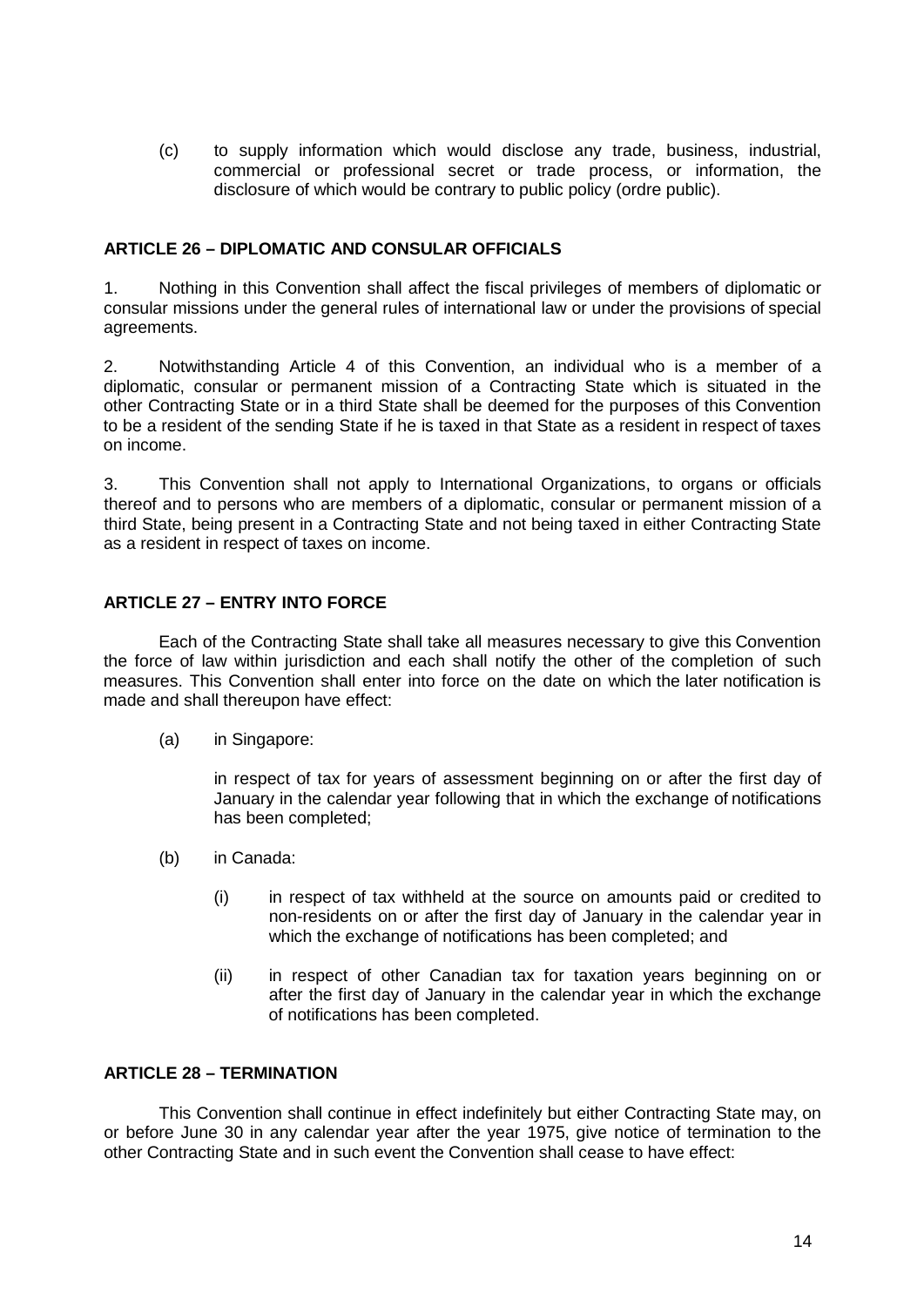(a) in Singapore:

in respect of tax for years of assessment beginning on or after the first day of January in the calendar year next following that in which the notice is given;

- (b) in Canada:
	- (i) in respect of tax withheld at the source on amounts paid or credited to non-residents on or after the first day of January in the calendar year next following that in which the notice is given; and
	- (ii) in respect of other Canadian tax for taxation years beginning on or after the first day of January in the calendar year next following that in which the notice is given.

IN WITNESS WHEREOF the undersigned, duly authorised thereto, have signed this Convention.

Done in Singapore, this 6th day of March of the year one thousand nine hundred and seventy-six in duplicate in the English and French languages, each version being equally authentic.

> *For the Government of the Republic of Singapore:*

*For the Government of Canada:*

HON SUI SEN DONALD JAMIESON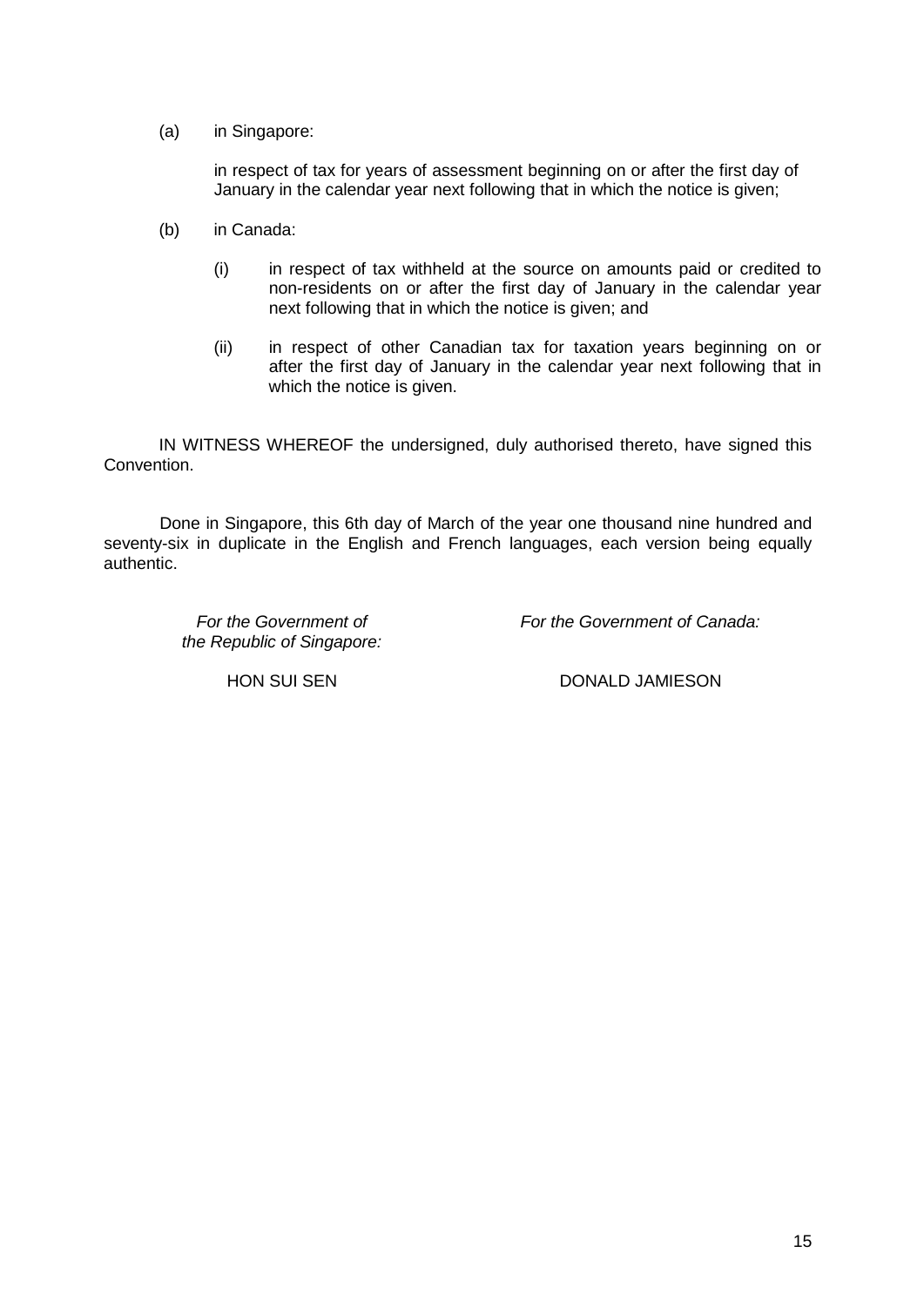# **PROTOCOL (1976)**

At the signing of the Convention between the Government of Canada and the Government of the Republic of Singapore for the Avoidance of Double Taxation with respect to Taxes on Income, the undersigned have agreed on the following provisions which shall be an integral part of the Convention.

1. With reference to paragraph 1 of Article 8 and paragraph 3 of Article 14, the term "international traffic" shall not include voyages between places in a Contracting State and one or more movable bases situated in waters other than the territorial waters of either Contracting State.

2. With reference to the said Convention, nothing therein stated shall be construed as preventing Canada from imposing its tax on amounts included in the income of a resident in Canada according to Section 91 of the Canadian Income Tax Act.

IN WITNESS WHEREOF the undersigned, duly authorised thereto, have signed this Protocol.

Done in Singapore, this 6th day of March of the year one thousand nine hundred and seventy-six in duplicate in the English and French languages, each version being equally authentic.

> *For the Government of the Republic of Singapore:*

*For the Government of Canada:*

HON SUI SEN DONALD JAMIESON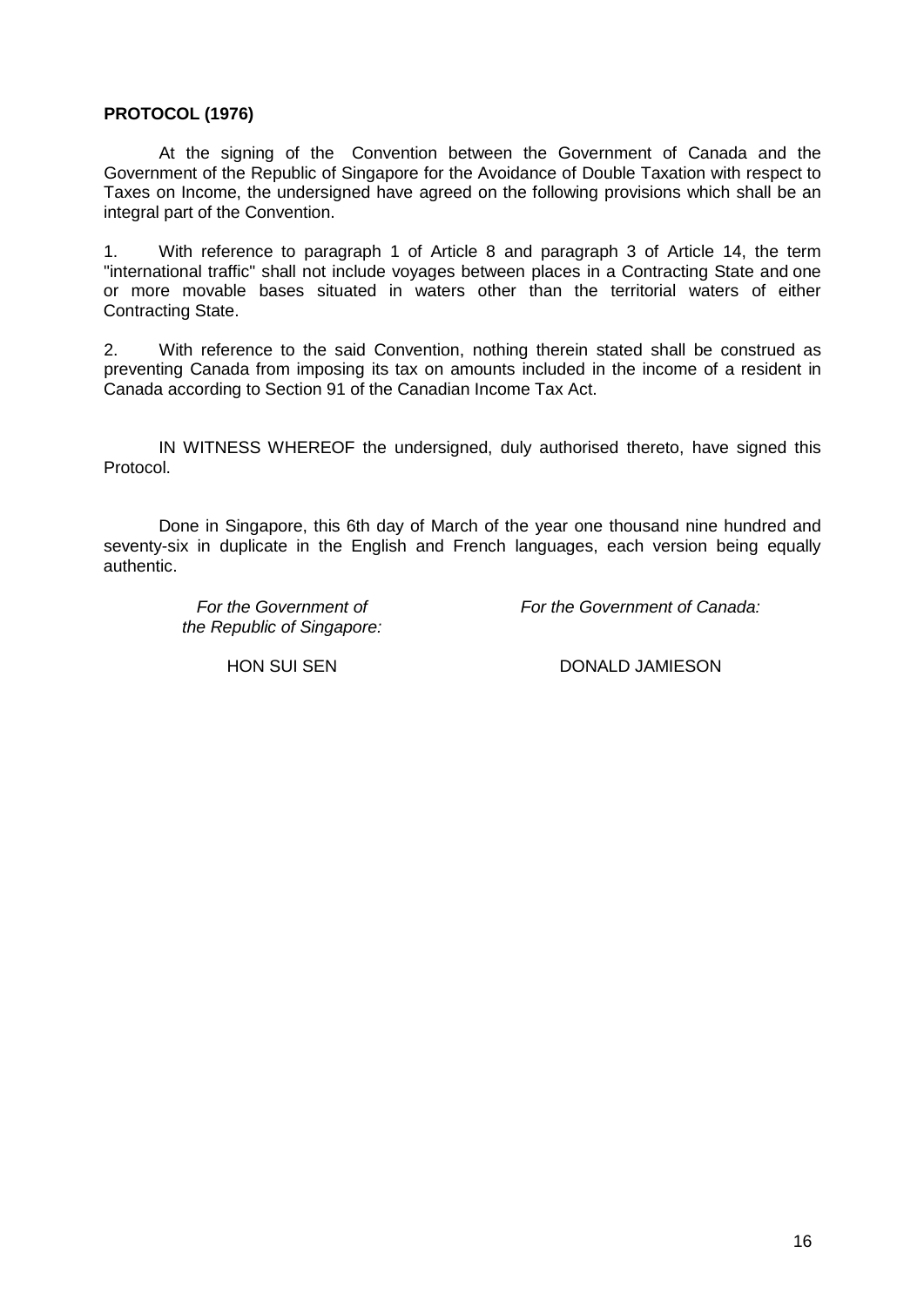# **ANNEX A**

# **Effects of the MLI on this Agreement**

#### **1. Deletion and replacement of Preamble**

The Preamble of the Convention is deleted and replaced by the following Preamble:

"The Government of the Republic of Singapore and the Government of Canada,

Desiring to conclude a Convention for the avoidance of double taxation and the prevention of fiscal evasion with respect to taxes on income,

Intending to eliminate double taxation with respect to the taxes covered by this Convention without creating opportunities for non-taxation or reduced taxation through tax evasion or avoidance (including through treaty-shopping arrangements aimed at obtaining reliefs provided in this Convention for the indirect benefit of residents of third jurisdictions),

Have agreed as follows:".

#### **2. Amendment of Article 24**

- (a) In paragraph 1 of Article 24 (Mutual Agreement Procedure), the second sentence is deleted and replaced with the sentence "The case must be presented within three years from the first notification of the action resulting in taxation not in accordance with the provisions of the Convention."; and
- (b) In paragraph 3 of Article 24 (Mutual Agreement Procedure), the words "They may also consult together for the elimination of double taxation in cases not provided for in the Convention." are inserted immediately after the words "interpretation or application of the Convention.".

#### **3. New Articles 24A to 24G (arbitration provisions)**

The following articles shall be inserted immediately after Article 24 (Mutual Agreement Procedure). However, the articles shall not apply to this Convention if a Contracting State raises an objection under Article 28(2)(b) of the MLI to the reservations that had been made by the other Contracting State under Article 28(2)(a) of the MLI. Such an objection may be raised by:

- (a) Canada by 20 December 2019; or
- (b) Singapore by 28 August 2020.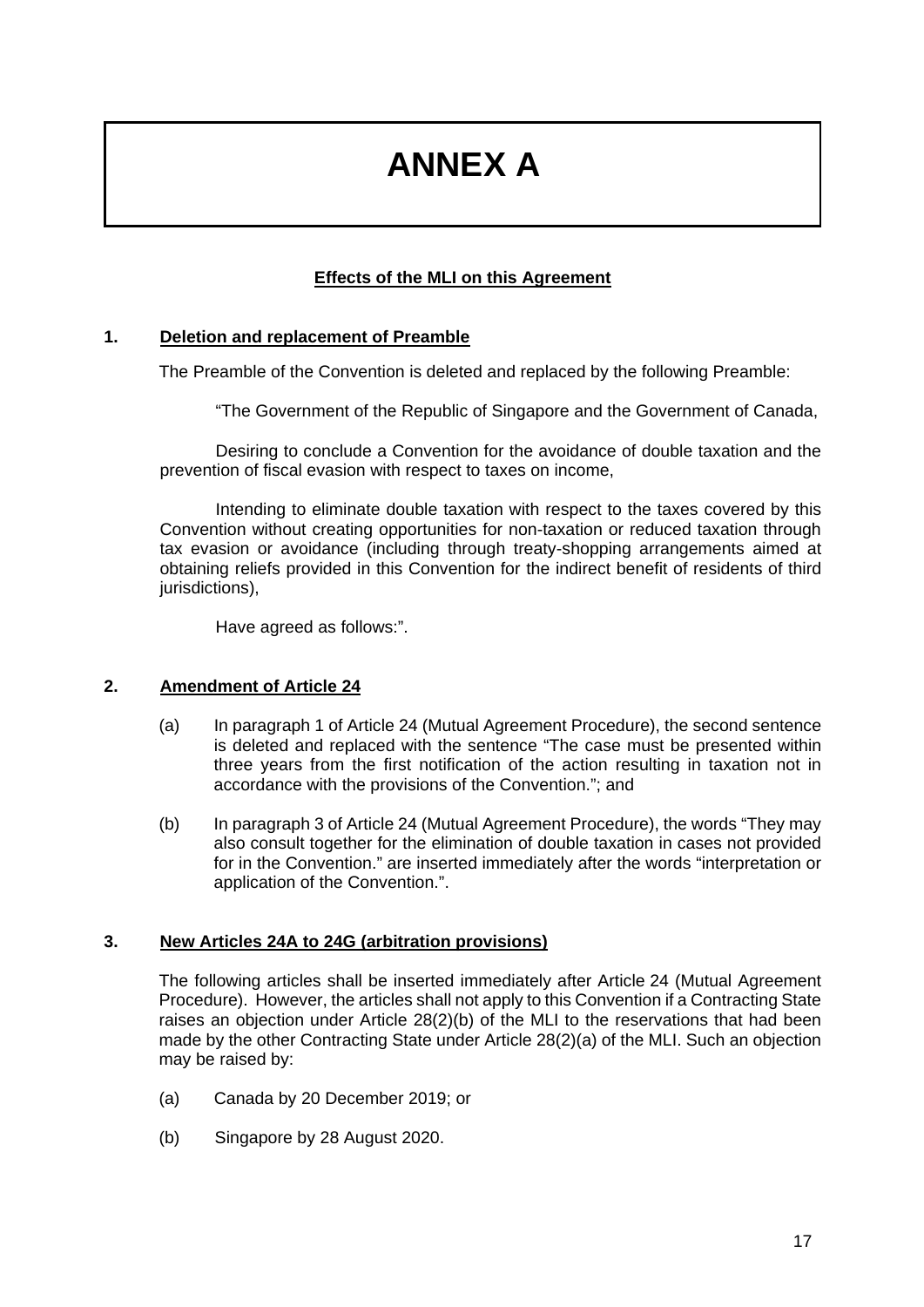# **"ARTICLE 24A - MANDATORY BINDING ARBITRATION**

- 1. Where:
	- (a) under Article 24 (Mutual Agreement Procedure), a person has presented a case to the competent authority of a Contracting State on the basis that the actions of one or both of the Contracting States have resulted for that person in taxation not in accordance with the provisions of the Convention; and
	- (b) the competent authorities are unable to reach an agreement to resolve that case pursuant to Article 24 (Mutual Agreement Procedure) within a period of two years beginning on the start date referred to in paragraph 8 or 9, as the case may be (unless, prior to the expiration of that period the competent authorities of the Contracting States have agreed to a different time period with respect to that case and have notified the person who presented the case of such agreement),

any unresolved issues arising from the case shall, if the person so requests in writing, be submitted to arbitration in the manner described in this Article and Articles 24B to 24G, according to any rules or procedures agreed upon by the competent authorities of the Contracting States pursuant to the provisions of paragraph 10.

2. Where a competent authority has suspended the mutual agreement procedure referred to in paragraph 1 because a case with respect to one or more of the same issues is pending before court or administrative tribunal, the period provided in sub paragraph (b) of paragraph 1 will stop running until either a final decision has been rendered by the court or administrative tribunal or the case has been suspended or withdrawn. In addition, where a person who presented a case and a competent authority have agreed to suspend the mutual agreement procedure, the period provided in sub paragraph (b) of paragraph 1 will stop running until the suspension has been lifted.

3. Where both competent authorities agree that a person directly affected by the case has failed to provide in a timely manner any additional material information requested by either competent authority after the start of the period provided in sub paragraph (b) of paragraph 1, the period provided in sub paragraph (b) of paragraph 1 shall be extended for an amount of time equal to the period beginning on the date by which the information was requested and ending on the date on which that information was provided.

- 4. (a) The arbitration decision with respect to the issues submitted to arbitration shall be implemented through the mutual agreement concerning the case referred to in paragraph 1. The arbitration decision shall be final.
	- (b) The arbitration decision shall be binding on both Contracting States except in the following cases:
		- (i) if a person directly affected by the case does not accept the mutual agreement that implements the arbitration decision. In such a case, the case shall not be eligible for any further consideration by the competent authorities. The mutual agreement that implements the arbitration decision on the case shall be considered not to be accepted by a person directly affected by the case if any person directly affected by the case does not, within 60 days after the date on which notification of the mutual agreement is sent to the person, withdraw all issues resolved in the mutual agreement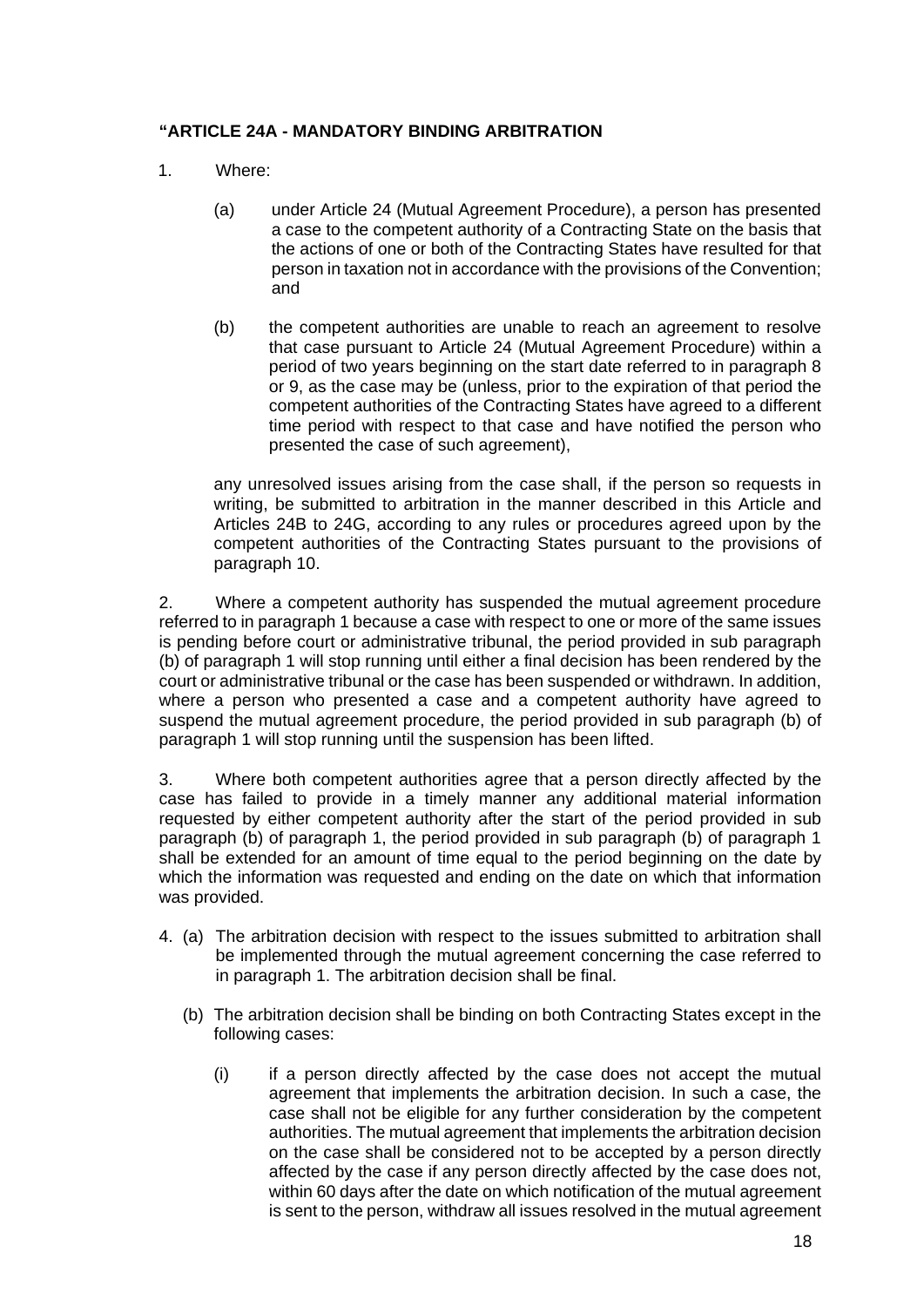implementing the arbitration decision from consideration by any court or administrative tribunal or otherwise terminate any pending court or administrative proceedings with respect to such issues in a manner consistent with that mutual agreement.

- (ii) if a final decision of the courts of one of the Contracting States holds that the arbitration decision is invalid. In such a case, the request for arbitration under paragraph 1 shall be considered not to have been made, and the arbitration process shall be considered not to have taken place (except for the purposes of Articles 24C (Confidentiality of Arbitration Proceedings) and 24F (Costs of Arbitration Proceedings)). In such a case, a new request for arbitration may be made unless the competent authorities agree that such a new request should not be permitted.
- (iii) if a person directly affected by the case pursues litigation on the issues which were resolved in the mutual agreement implementing the arbitration decision in any court or administrative tribunal.

5. The competent authority that received the initial request for a mutual agreement procedure as described in sub paragraph (a) of paragraph 1 shall, within two calendar months of receiving the request:

- (a) send a notification to the person who presented the case that it has received the request; and
- (b) send a notification of that request, along with a copy of the request, to the competent authority of the other Contracting State.

6. Within three calendar months after a competent authority receives the request for a mutual agreement procedure (or a copy thereof from the competent authority of the other Contracting State) it shall either:

- (a) notify the person who has presented the case and the other competent authority that it has received the information necessary to undertake substantive consideration of the case; or
- (b) request additional information from that person for that purpose.

7. Where pursuant to sub paragraph (b) of paragraph 6, one or both of the competent authorities have requested from the person who presented the case additional information necessary to undertake substantive consideration of the case, the competent authority that requested the additional information shall, within three calendar months of receiving the additional information from that person, notify that person and the other competent authority either:

- (a) that it has received the requested information; or
- (b) that some of the requested information is still missing.

8. Where neither competent authority has requested additional information pursuant to sub paragraph (b) of paragraph 6, the start date referred to in paragraph 1 shall be the earlier of:

(a) the date on which both competent authorities have notified the person who presented the case pursuant to sub paragraph (a) of paragraph 6; and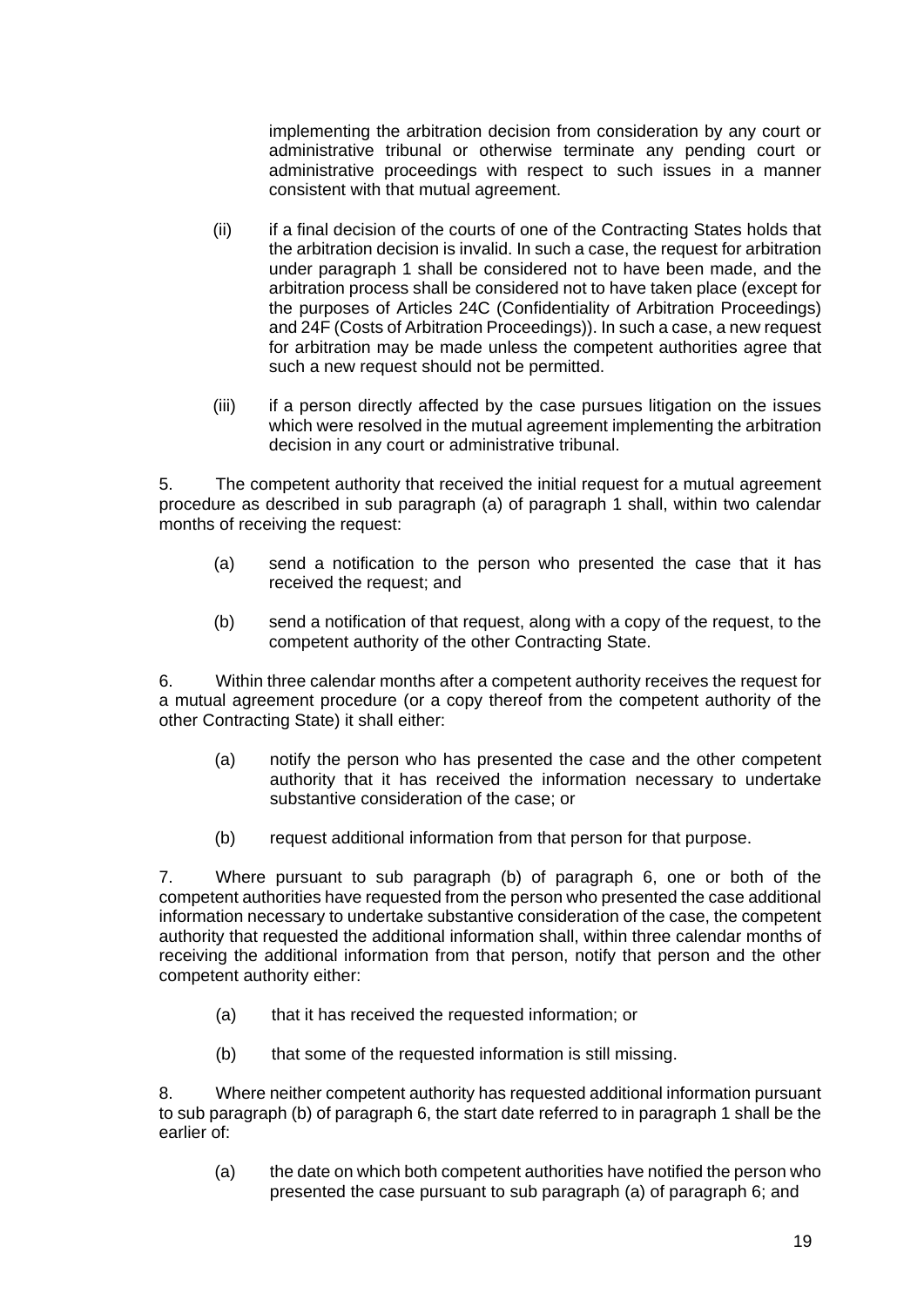(b) the date that is three calendar months after the notification to the competent authority of the other Contracting State pursuant to sub paragraph (b) of paragraph 5.

9. Where additional information has been requested pursuant to sub paragraph (b) of paragraph 6, the start date referred to in paragraph 1 shall be the earlier of:

- (a) the latest date on which the competent authorities that requested additional information have notified the person who presented the case and the other competent authority pursuant to sub paragraph (a) of paragraph 7; and
- (b) the date that is three calendar months after both competent authorities have received all information requested by either competent authority from the person who presented the case.

If, however, one or both of the competent authorities send the notification referred to in sub paragraph (b) of paragraph 7, such notification shall be treated as a request for additional information under sub paragraph (b) of paragraph 6.

10. The competent authorities of the Contracting States shall by mutual agreement (pursuant to Article 24 (Mutual Agreement Procedure)) settle the mode of application of the provisions contained in this Article and Articles 24B to 24G, including the minimum information necessary for each competent authority to undertake substantive consideration of the case. Such an agreement shall be concluded before the date on which unresolved issues in a case are first eligible to be submitted to arbitration and may be modified from time to time thereafter.

- 11. Notwithstanding the preceding paragraphs of this Article:
	- (a) any unresolved issue arising from a mutual agreement procedure case otherwise within the scope of the arbitration process provided for by this Convention shall not be submitted to arbitration, if a decision on this issue has already been rendered by a court or administrative tribunal of either Contracting State;
	- (b) if, at any time after a request for arbitration has been made and before the arbitration panel has delivered its decision to the competent authorities of the Contracting States, a decision concerning the issue is rendered by a court or administrative tribunal of one of the Contracting States, the arbitration process shall terminate.

12. Subject to paragraph 13, the provisions of this Article and Articles 24B to 24G shall only apply —

- (a) to any case involving issues arising under provisions akin to Article 4 (Resident) of the OECD Model Tax Convention, but only insofar as the issue relates to the residence of an individual;
- (b) to any case involving issues arising under provisions akin to Article 5 (Permanent Establishment) of the OECD Model Tax Convention;
- (c) to any case involving issues arising under provisions akin to Article 7 (Business Profits) of the OECD Model Tax Convention;
- (d) to any case involving issues arising under provisions akin to Article 9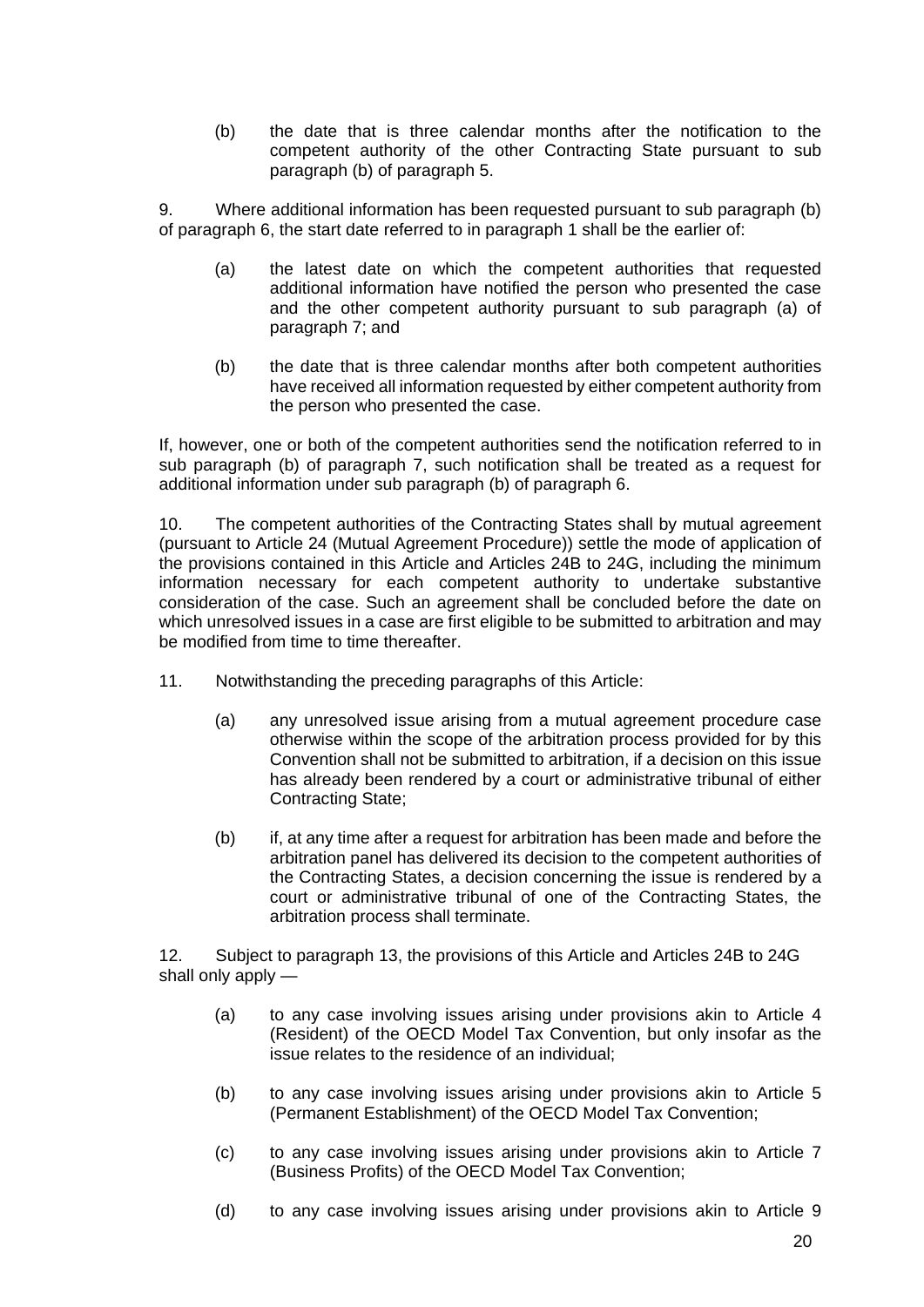(Associated Enterprises) of the OECD Model Tax Convention;

- (e) to any case involving issues arising under provisions akin to Article 12 (Royalties) of the OECD Model Tax Convention, but only insofar as such a provision might apply in transactions involving related persons to which provisions akin to Article 9 of the OECD Model Tax Convention might apply; and
- (f) to any case involving any other provisions subsequently agreed by the Contracting States through an exchange of diplomatic notes.
- 13. The provisions of this Article and Articles 24B to 24G shall not apply
	- (a) to any case involving the application of Singapore's general antiavoidance rules contained in section 33 of the Act, case law or juridical doctrines, and any subsequent provisions (as notified by Singapore to the Depositary of the Multilateral Convention to Implement Tax Treaty Related Measures to Prevent Base Erosion and Profit Shifting done at Paris on 24 November 2016 (as amended from time to time)) that replace, amend or update these anti-avoidance rules; and
	- (b) to any case involving issues pertaining to the application of anti-abuse provisions whether contained in the Convention, the Multilateral Convention to Implement Tax Treaty Related Measures to Prevent Base Erosion and Profit Shifting done at Paris on 24 November 2016 or the domestic law of a Contracting State.
- 14. This Article and Articles 24B to 24G
	- (a) shall have effect with respect to cases presented to the competent authority of a Contracting State under Article 24 (Mutual Agreement Procedure) on or after 1 December 2019; and
	- (b) shall apply to a case presented to the competent authority of a Contracting State under Article 24 (Mutual Agreement Procedure) prior to 1 December 2019 only to the extent that the competent authorities of both Contracting States agree that it will apply to that specific case.

# **ARTICLE 24B - APPOINTMENT OF ARBITRATORS**

1. Except to the extent that the competent authorities of the Contracting States mutually agree on different rules, paragraphs 2 through 4 shall apply for the purposes of Articles 24A to 24G.

2. The following rules shall govern the appointment of the members of an arbitration panel:

- (a) The arbitration panel shall consist of three individual members with expertise or experience in international tax matters.
- (b) Each competent authority shall appoint one panel member within 60 days of the date of the request for arbitration under paragraph 1 of Article 24A (Mandatory Binding Arbitration). The two panel members so appointed shall, within 60 days of the latter of their appointments, appoint a third member who shall serve as Chair of the arbitration panel. The Chair shall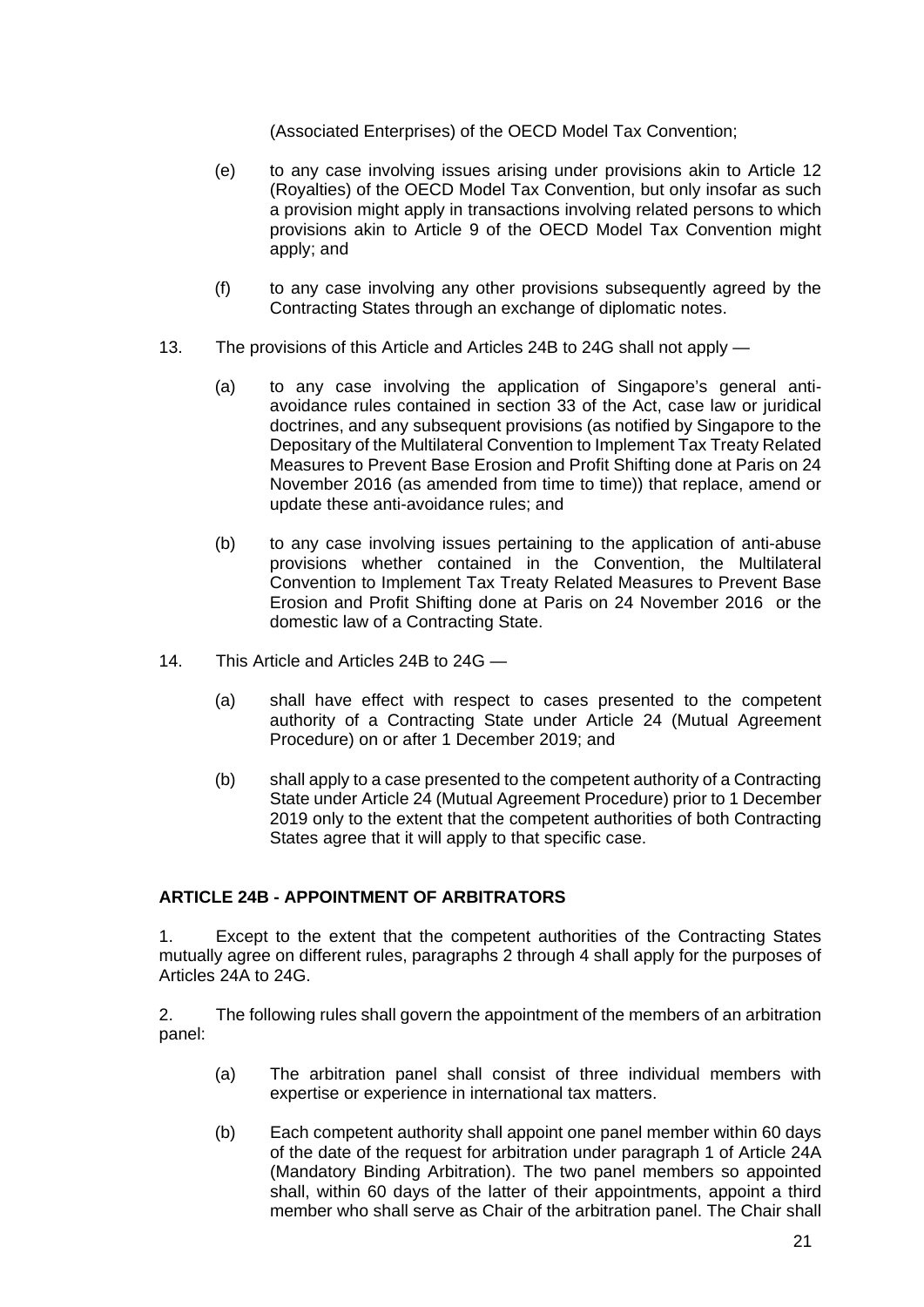not be a national or resident of either Contracting State.

(c) Each member appointed to the arbitration panel must be impartial and independent of the competent authorities, tax administrations, and ministries of finance of the Contracting States and of all persons directly affected by the case (as well as their advisors) at the time of accepting an appointment, maintain his or her impartiality and independence throughout the proceedings, and avoid any conduct for a reasonable period of time thereafter which may damage the appearance of impartiality and independence of the arbitrators with respect to the proceedings.

3. In the event that the competent authority of a Contracting State fails to appoint a member of the arbitration panel in the manner and within the time periods specified in paragraph 2 or agreed to by the competent authorities of the Contracting States, a member shall be appointed on behalf of that competent authority by the highest ranking official of the Centre for Tax Policy and Administration of the Organisation for Economic Co-operation and Development that is not a national of either Contracting State.

4. If the two initial members of the arbitration panel fail to appoint the Chair in the manner and within the time periods specified in paragraph 2 or agreed to by the competent authorities of the Contracting States, the Chair shall be appointed by the highest ranking official of the Centre for Tax Policy and Administration of the Organisation for Economic Co-operation and Development that is not a national of either Contracting State.

# **ARTICLE 24C - CONFIDENTIALITY OF ARBITRATION PROCEEDINGS**

1. Solely for the purposes of the application of Articles 24A to 24G and 25 of the provisions of the domestic laws of the Contracting States related to the exchange of information, confidentiality, and administrative assistance, members of the arbitration panel and a maximum of three staff per member (and prospective arbitrators solely to the extent necessary to verify their ability to fulfil the requirements of arbitrators) shall be considered to be persons or authorities to whom information may be disclosed. Information received by the arbitration panel or prospective arbitrators and information that the competent authorities receive from the arbitration panel shall be considered information that is exchanged under Article 25 (Exchange of Information).

2. The competent authorities of the Contracting States shall ensure that members of the arbitration panel and their staff agree in writing, prior to their acting in an arbitration proceeding, to treat any information relating to the arbitration proceeding consistently with the confidentiality and nondisclosure obligations described in Article 25 (Exchange of Information) and under the applicable laws of the Contracting States.

#### **ARTICLE 24D - RESOLUTION OF A CASE PRIOR TO THE CONCLUSION OF THE ARBITRATION**

For the purposes of Articles 24 and 24A to 24G, the mutual agreement procedure, as well as the arbitration proceeding, with respect to a case shall terminate if, at any time after a request for arbitration has been made and before the arbitration panel has delivered its decision to the competent authorities of the Contracting States:

(a) the competent authorities of the Contracting States reach a mutual agreement to resolve the case; or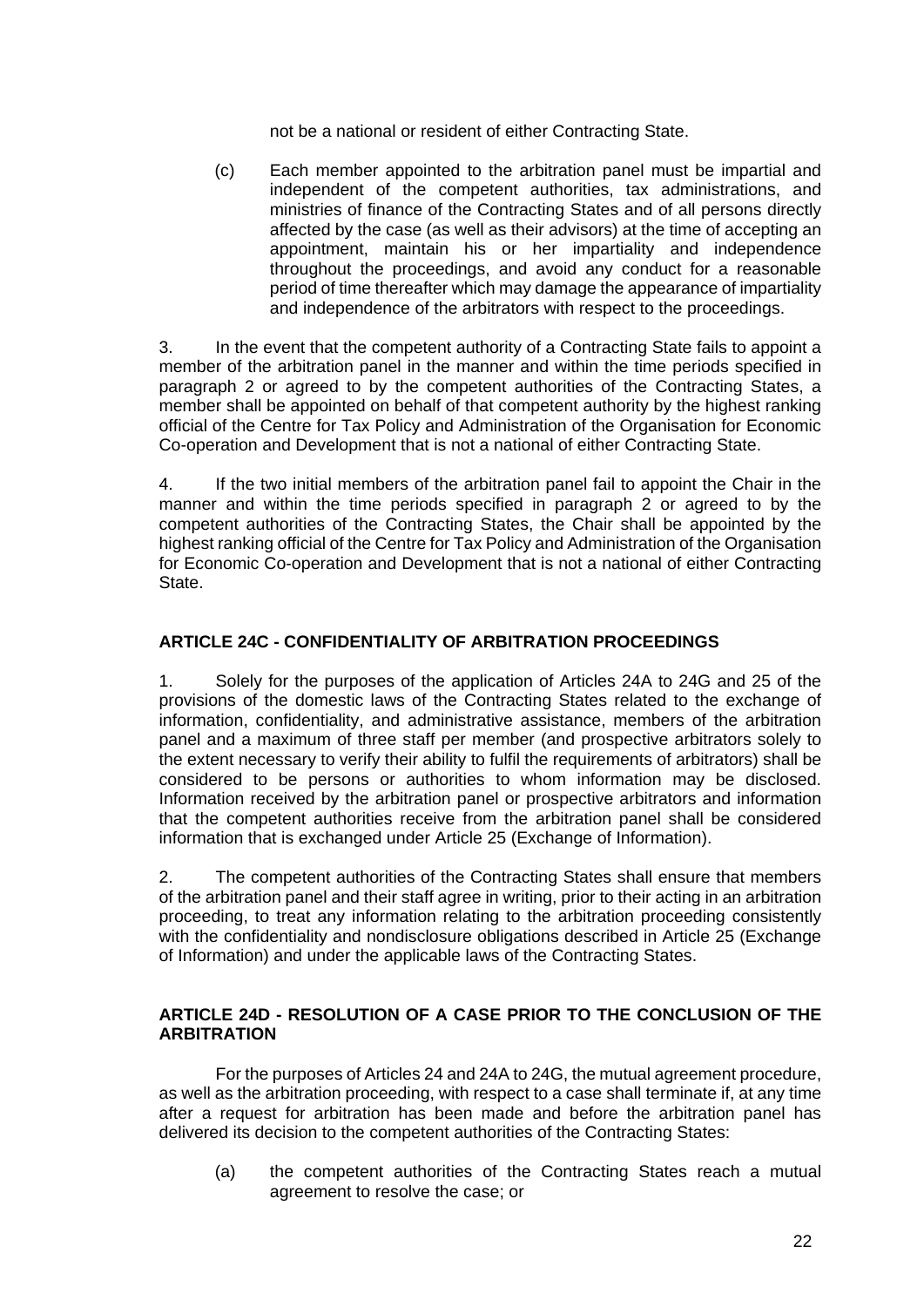(b) the person who presented the case withdraws the request for arbitration or the request for a mutual agreement procedure.

# **ARTICLE 24E - TYPE OF ARBITRATION PROCESS**

1. Except to the extent that the competent authorities of the Contracting States mutually agree on different rules, the following rules shall apply with respect to an arbitration proceeding pursuant to Articles 24A to 24G:

- (a) After a case is submitted to arbitration, the competent authority of each Contracting State shall submit to the arbitration panel, by a date set by agreement, a proposed resolution which addresses all unresolved issue(s) in the case (taking into account all agreements previously reached in that case between the competent authorities of the Contracting States). The proposed resolution shall be limited to a disposition of specific monetary amounts (for example, of income or expense) or, where specified, the maximum rate of tax charged pursuant to the Convention, for each adjustment or similar issue in the case. In a case in which the competent authorities of the Contracting States have been unable to reach agreement on an issue regarding the conditions for application of a provision of the Convention (hereinafter referred to as a "threshold question"), such as whether an individual is a resident or whether a permanent establishment exists, the competent authorities may submit alternative proposed resolutions with respect to issues the determination of which is contingent on resolution of such threshold questions.
- (b) The competent authority of each Contracting State may also submit a supporting position paper for consideration by the arbitration panel. Each competent authority that submits a proposed resolution or supporting position paper shall provide a copy to the other competent authority by the date on which the proposed resolution and supporting position paper were due. Each competent authority may also submit to the arbitration panel, by a date set by agreement, a reply submission with respect to the proposed resolution and supporting position paper submitted by the other competent authority. A copy of any reply submission shall be provided to the other competent authority by the date on which the reply submission was due.
- (c) The arbitration panel shall select as its decision one of the proposed resolutions for the case submitted by the competent authorities with respect to each issue and any threshold questions, and shall not include a rationale or any other explanation of the decision. The arbitration decision will be adopted by a simple majority of the panel members. The arbitration panel shall deliver its decision in writing to the competent authorities of the Contracting States. The arbitration decision shall have no precedential value.

2. Prior to the beginning of arbitration proceedings, the competent authorities of the Contracting States shall ensure that each person that presented the case and their advisors agree in writing not to disclose to any other person any information received during the course of the arbitration proceedings from either competent authority or the arbitration panel. The mutual agreement procedure under Article 24, as well as the arbitration proceeding under Articles 24A to 24G, with respect to the case shall terminate if, at any time after a request for arbitration has been made and before the arbitration panel has delivered its decision to the competent authorities of the Contracting States, a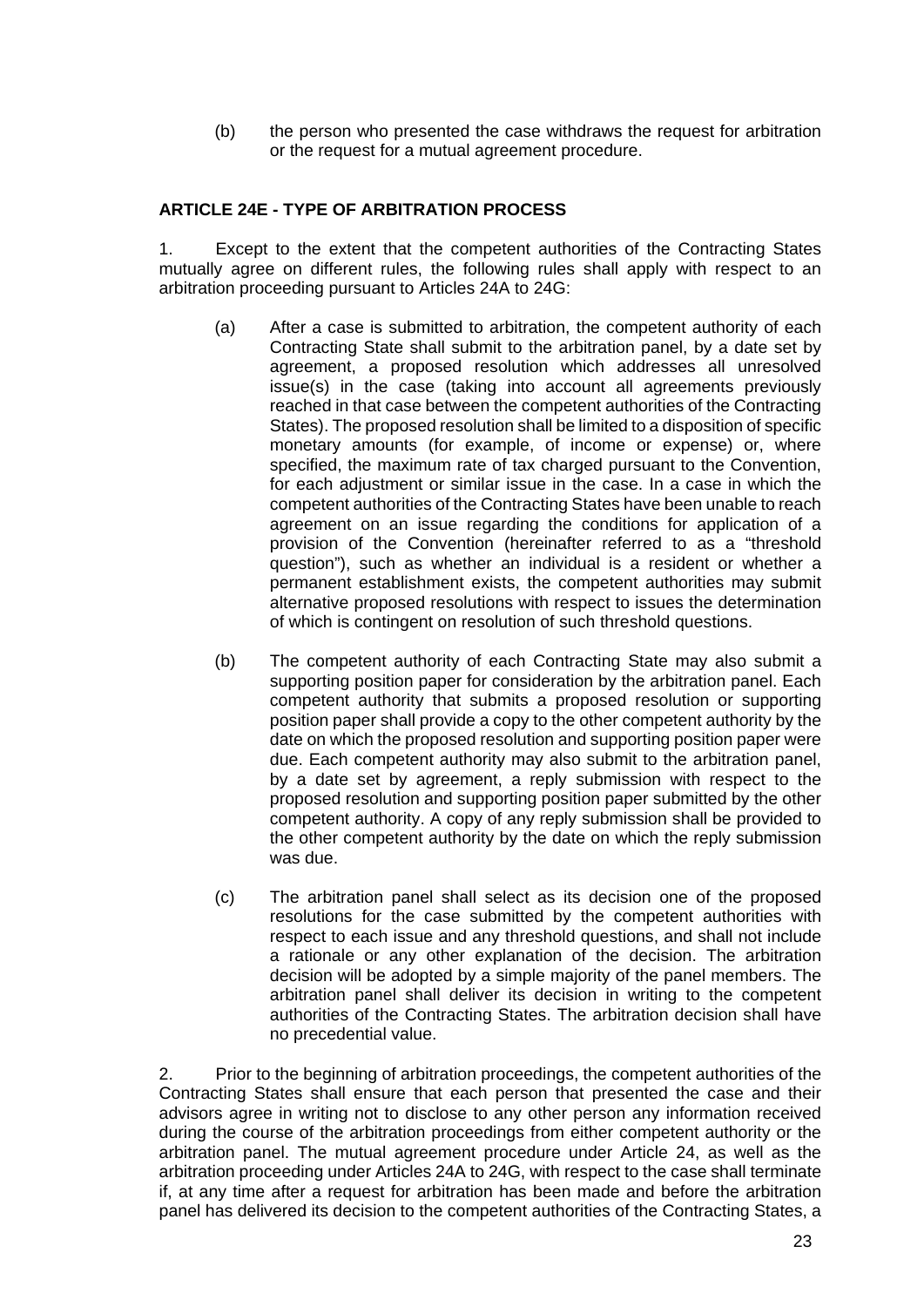person that presented the case or one of that person's advisors materially breaches that agreement.

# **ARTICLE 24F - COSTS OF ARBITRATION PROCEEDINGS**

In an arbitration proceeding under Articles 24A to 24G, the fees and expenses of the members of the arbitration panel, as well as any costs incurred in connection with the arbitration proceedings by the Contracting States, shall be borne by the Contracting States in a manner to be settled by mutual agreement between the competent authorities of the Contracting States. In the absence of such agreement, each Contracting State shall bear its own expenses and those of its appointed panel member. The cost of the chair of the arbitration panel and other expenses associated with the conduct of the arbitration proceedings shall be borne by the Contracting States in equal shares.

#### **ARTICLE 24G - COMPATIBILITY**

1. Any unresolved issue arising from a mutual agreement procedure case otherwise within the scope of the arbitration process provided for in this Article and Articles 24A to 24F shall not be submitted to arbitration if the issue falls within the scope of a case with respect to which an arbitration panel or similar body has previously been set up in accordance with a bilateral or multilateral convention that provides for mandatory binding arbitration of unresolved issues arising from a mutual agreement procedure case.

2. Nothing in this Article and Articles 24A to 24F shall affect the fulfilment of wider obligations with respect to the arbitration of unresolved issues arising in the context of a mutual agreement procedure resulting from other conventions to which the Contracting States are or will become parties.".

# **4. New Article 26A**

The following new Article 26A is inserted immediately after Article 26 (Diplomatic and Consular Officials):

#### **"Article 26A - PREVENTION OF TREATY ABUSE**

 Notwithstanding any provisions of this Convention, a benefit under this Convention shall not be granted in respect of an item of income or capital if it is reasonable to conclude, having regard to all relevant facts and circumstances, that obtaining that benefit was one of the principal purposes of any arrangement or transaction that resulted directly or indirectly in that benefit, unless it is established that granting that benefit in these circumstances would be in accordance with the object and purpose of the relevant provisions of this Convention.".

#### **5. Entry into effect of the MLI**

The effects of the MLI on this Convention, as laid out in this Annex, shall have effect in Singapore:

(a) for paragraph 2 of this Annex on the amendment of Article 24 (Mutual Agreement Procedure), for a case presented on or after 1 December 2019 without regard to the basis period to which the case relates. However, paragraph 2 of this Annex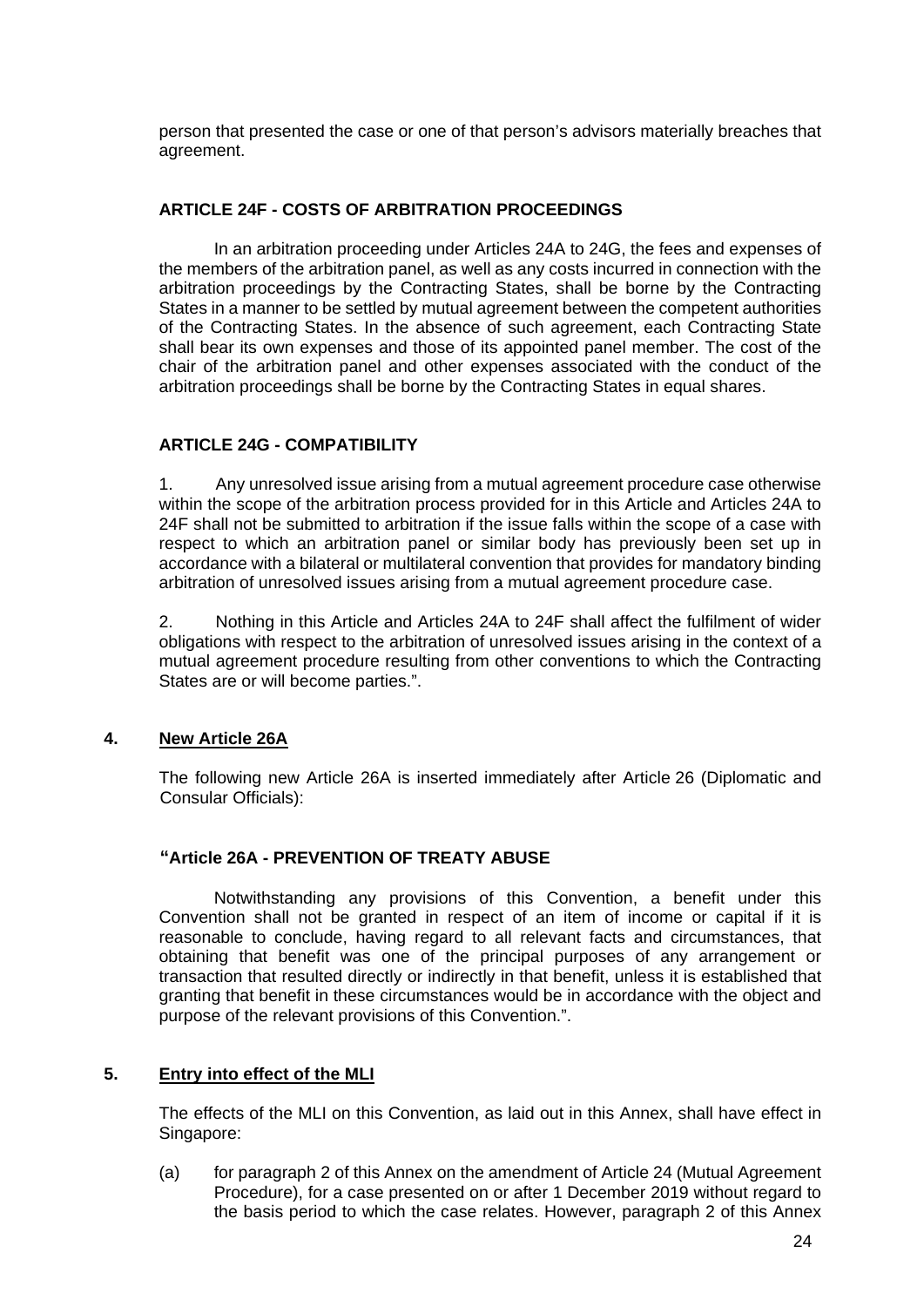shall not apply to a case that was not eligible to be presented immediately before 1 December 2019.

- (b) for paragraph 3 of this Annex on the arbitration provisions, with respect to any tax paid, deemed paid or liable to be paid, before, on or after 1 December 2019.
- (c) for all other paragraphs in this Annex:
	- (i) with respect to taxes withheld at source, in respect of amounts paid, deemed paid or liable to be paid (whichever is the earliest), on or after 1 January 2020; and
	- (ii) with respect to taxes other than those withheld at source, where the income is derived or received in a basis period beginning on or after 1 June 2020.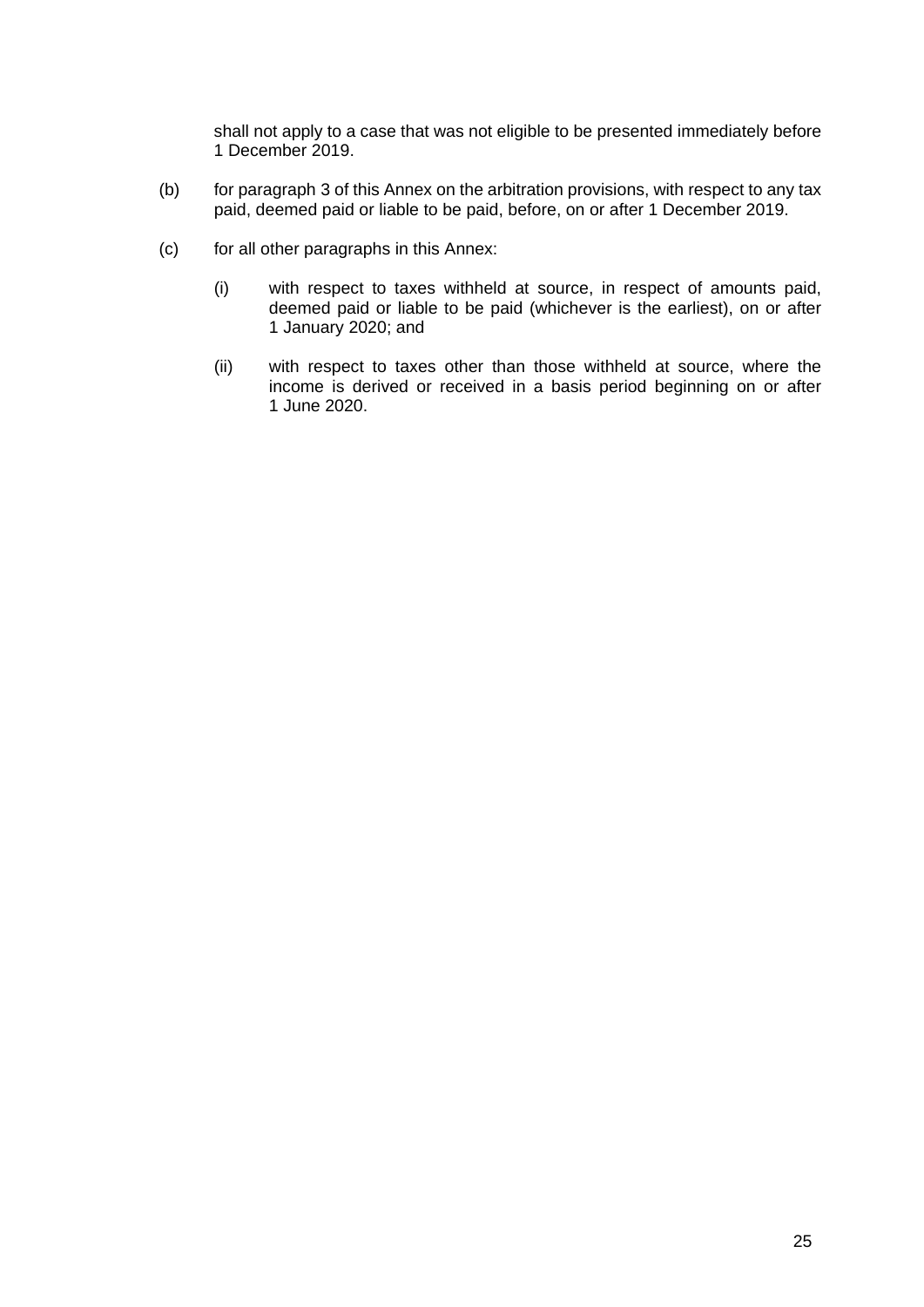# **ANNEX B**

# **PROTOCOL AMENDING THE CONVENTION BETWEEN THE GOVERNMENT OF THE REPUBLIC OF SINGAPORE AND THE GOVERNMENT OF CANADA FOR THE AVOIDANCE OF DOUBLE TAXATION AND THE PREVENTION OF FISCAL EVASION WITH RESPECT TO TAXES ON INCOME, DONE IN SINGAPORE ON 6 MARCH 1976**

The Government of the Republic of Singapore and the Government of Canada,

Desiring to amend the Convention between the Government of the Republic of Singapore and the Government of Canada for the Avoidance of Double Taxation and the Prevention of Fiscal Evasion with respect to Taxes on Income, done in Singapore on 6 March 1976 ("the Convention"),

Have agreed as follows:

#### **ARTICLE I**

The text of Article 25 (Exchange of Information) of the Convention is deleted and replaced by the following:

"1. The competent authorities of the Contracting States shall exchange such information as is foreseeably relevant for carrying out the provisions of this Convention or to the administration or enforcement of the domestic laws concerning taxes of every kind and description imposed on behalf of the Contracting States, insofar as the taxation thereunder is not contrary to the Convention. The exchange of information is not restricted by Articles 1 and 2.

2. Any information received under paragraph 1 by a Contracting State shall be treated as secret in the same manner as information obtained under the domestic laws of that State and shall be disclosed only to persons or authorities (including courts and administrative bodies) concerned with the assessment or collection of, the enforcement in respect of, the determination of appeals in relation to taxes, or the oversight of the above. Such persons or authorities shall use the information only for such purposes. They may disclose the information in public court proceedings or in judicial decisions.

3. In no case shall the provisions of paragraphs 1 and 2 be construed so as to impose on a Contracting State the obligation:

(a) to carry out administrative measures at variance with the laws and administrative practice of that or of the other Contracting State;